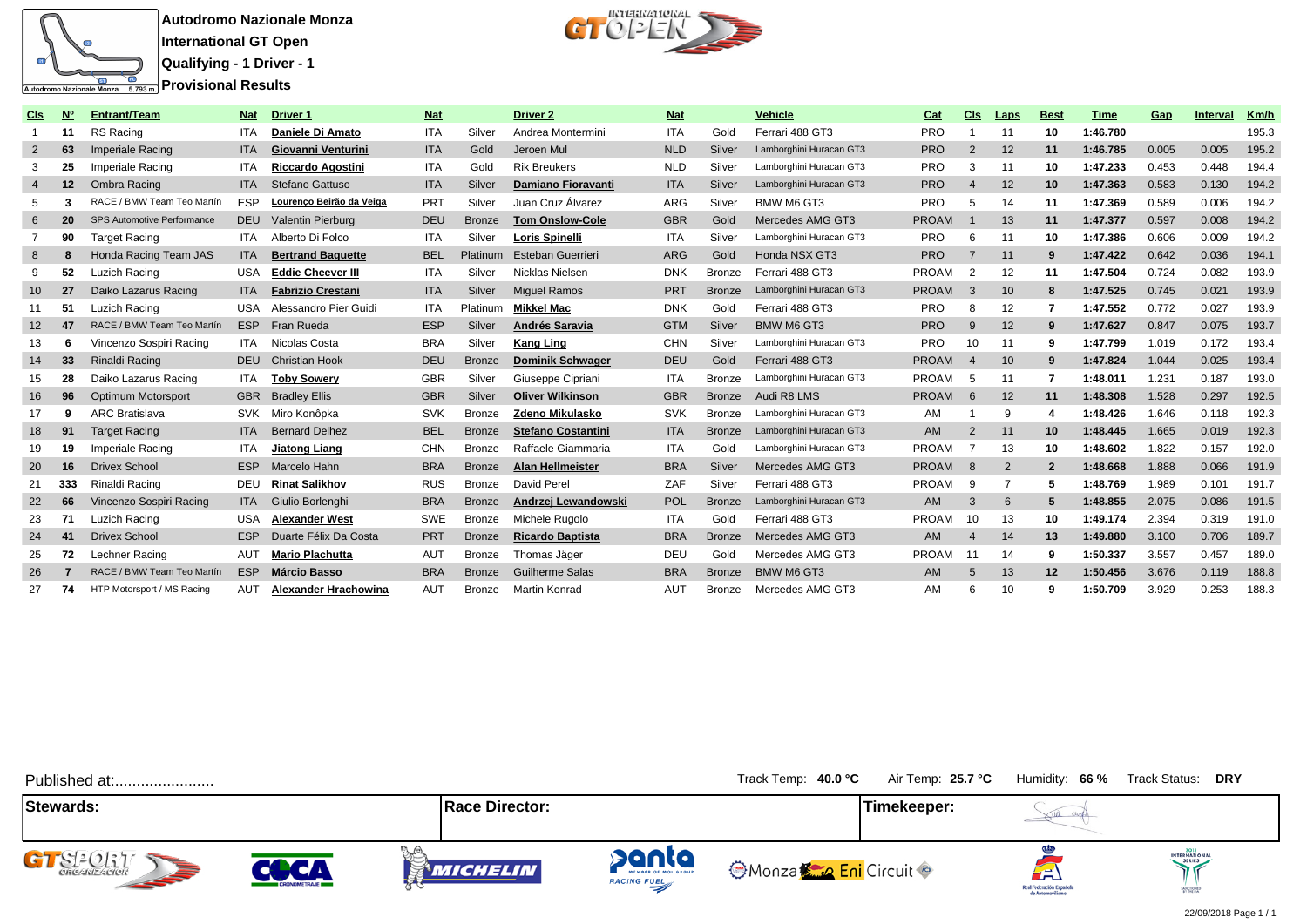

**Autodromo Nazionale Monza**

**International GT Open Qualifying - 1 Driver - 1**

**Provisional Results by Class** 



| Cis             | <u>Nº</u>         | <b>Entrant/Team</b>        | <b>Nat</b> | Driver <sub>1</sub>      | <b>Nat</b> | <b>Status</b> | Driver 2                  | <b>Nat</b> | <b>Status</b> | <u>Vehicle</u>          | Cat                | Cls             | <b>Laps</b> | <b>Best</b>            | <b>Time</b> | Gap   | <b>Interval</b> | <u>Km/h</u> |
|-----------------|-------------------|----------------------------|------------|--------------------------|------------|---------------|---------------------------|------------|---------------|-------------------------|--------------------|-----------------|-------------|------------------------|-------------|-------|-----------------|-------------|
|                 |                   | <b>PRO</b>                 |            |                          |            |               |                           |            |               |                         |                    |                 |             |                        |             |       |                 |             |
| $\overline{1}$  | 11                | RS Racing                  | <b>ITA</b> | Daniele Di Amato         | <b>ITA</b> | Silver        | Andrea Montermini         | <b>ITA</b> | Gold          | Ferrari 488 GT3         | <b>PRO</b>         | $\overline{1}$  | 11          | 10                     | 1:46.780    |       |                 | 195.3       |
| $\overline{2}$  | 63                | <b>Imperiale Racing</b>    | <b>ITA</b> | Giovanni Venturini       | <b>ITA</b> | Gold          | Jeroen Mul                | <b>NLD</b> | Silver        | Lamborghini Huracan GT3 | <b>PRO</b>         | $\overline{2}$  | 12          | 11                     | 1:46.785    | 0.005 | 0.005           | 195.2       |
| 3               | 25                | <b>Imperiale Racing</b>    | <b>ITA</b> | <b>Riccardo Agostini</b> | <b>ITA</b> | Gold          | <b>Rik Breukers</b>       | <b>NLD</b> | Silver        | Lamborghini Huracan GT3 | <b>PRO</b>         | -3              | 11          | 10                     | 1:47.233    | 0.453 | 0.448           | 194.4       |
| $\overline{4}$  | $12 \overline{ }$ | Ombra Racing               | <b>ITA</b> | Stefano Gattuso          | <b>ITA</b> | Silver        | <b>Damiano Fioravanti</b> | <b>ITA</b> | Silver        | Lamborghini Huracan GT3 | <b>PRO</b>         | $\overline{4}$  | 12          | 10                     | 1:47.363    | 0.583 | 0.130           | 194.2       |
| 5               | -3                | RACE / BMW Team Teo Martín | ESP        | Lourenco Beirão da Veiga | PRT        | Silver        | Juan Cruz Álvarez         | ARG        | Silver        | BMW M6 GT3              | <b>PRO</b>         | -5              | 14          | 11                     | 1:47.369    | 0.589 | 0.006           | 194.2       |
| 6               | 90                | <b>Target Racing</b>       | <b>ITA</b> | Alberto Di Folco         | <b>ITA</b> | Silver        | <b>Loris Spinelli</b>     | <b>ITA</b> | Silver        | Lamborghini Huracan GT3 | <b>PRO</b>         | 6               | 11          | 10                     | 1:47.386    | 0.606 | 0.017           | 194.2       |
| -7              | 8                 | Honda Racing Team JAS      | <b>ITA</b> | <b>Bertrand Baquette</b> | <b>BEL</b> | Platinum      | Esteban Guerrieri         | ARG        | Gold          | Honda NSX GT3           | <b>PRO</b>         | -7              | 11          | -9                     | 1:47.422    | 0.642 | 0.036           | 194.1       |
| 8               | 51                | Luzich Racing              | <b>USA</b> | Alessandro Pier Guidi    | <b>ITA</b> | Platinum      | <b>Mikkel Mac</b>         | <b>DNK</b> | Gold          | Ferrari 488 GT3         | <b>PRO</b>         | 8               | 12          | $\overline{7}$         | 1:47.552    | 0.772 | 0.130           | 193.9       |
| 9               | 47                | RACE / BMW Team Teo Martín | <b>ESP</b> | Fran Rueda               | <b>ESP</b> | Silver        | Andrés Saravia            | GTM        | Silver        | BMW M6 GT3              | <b>PRO</b>         | -9              | 12          | 9                      | 1:47.627    | 0.847 | 0.075           | 193.7       |
| 10              | -6                | Vincenzo Sospiri Racing    |            | <b>ITA</b> Nicolas Costa | <b>BRA</b> | Silver        | <b>Kang Ling</b>          | <b>CHN</b> | Silver        | Lamborghini Huracan GT3 | <b>PRO</b>         | 10 <sup>1</sup> | 11          | 9                      | 1:47.799    | 1.019 | 0.172           | 193.4       |
|                 |                   | <b>PROAM</b>               |            |                          |            |               |                           |            |               |                         |                    |                 |             |                        |             |       |                 |             |
|                 | 20                | SPS Automotive Performance | DEU        | Valentin Pierburg        | DEU        | <b>Bronze</b> | <b>Tom Onslow-Cole</b>    | <b>GBR</b> | Gold          | Mercedes AMG GT3        | <b>PROAM</b>       | $\overline{1}$  | 13          | 11                     | 1:47.377    |       |                 | 194.2       |
| $\overline{2}$  | 52                | <b>Luzich Racing</b>       | <b>USA</b> | <b>Eddie Cheever III</b> | <b>ITA</b> | Silver        | Nicklas Nielsen           | <b>DNK</b> | <b>Bronze</b> | Ferrari 488 GT3         | PROAM <sub>2</sub> |                 | 12          | 11                     | 1:47.504    | 0.127 | 0.127           | 193.9       |
| -3              | 27                | Daiko Lazarus Racing       | <b>ITA</b> | <b>Fabrizio Crestani</b> | <b>ITA</b> | Silver        | <b>Miquel Ramos</b>       | <b>PRT</b> | <b>Bronze</b> | Lamborghini Huracan GT3 | PROAM <sub>3</sub> |                 | 10          | 8                      | 1:47.525    | 0.148 | 0.021           | 193.9       |
| $\overline{4}$  | 33                | Rinaldi Racing             | <b>DEU</b> | <b>Christian Hook</b>    | <b>DEU</b> | <b>Bronze</b> | <b>Dominik Schwager</b>   | DEU        | Gold          | Ferrari 488 GT3         | <b>PROAM</b>       | $\overline{4}$  | 10          | 9                      | 1:47.824    | 0.447 | 0.299           | 193.4       |
| 5               | 28                | Daiko Lazarus Racing       | <b>ITA</b> | <b>Toby Sowerv</b>       | <b>GBR</b> | Silver        | Giuseppe Cipriani         | <b>ITA</b> | <b>Bronze</b> | Lamborghini Huracan GT3 | PROAM              | - 5             | 11          | 7                      | 1:48.011    | 0.634 | 0.187           | 193.0       |
| 6               | 96                | Optimum Motorsport         | <b>GBR</b> | <b>Bradley Ellis</b>     | <b>GBR</b> | Silver        | <b>Oliver Wilkinson</b>   | <b>GBR</b> | <b>Bronze</b> | Audi R8 LMS             | <b>PROAM</b>       | 6               | 12          | 11                     | 1:48.308    | 0.931 | 0.297           | 192.5       |
| -7              | 19                | Imperiale Racing           | ITA.       | Jiatong Liang            | <b>CHN</b> | <b>Bronze</b> | Raffaele Giammaria        | <b>ITA</b> | Gold          | Lamborghini Huracan GT3 | <b>PROAM</b>       | -7              | 13          | 10                     | 1:48.602    | 1.225 | 0.294           | 192.0       |
| 8               | 16                | Drivex School              | <b>ESP</b> | Marcelo Hahn             | <b>BRA</b> | <b>Bronze</b> | <b>Alan Hellmeister</b>   | <b>BRA</b> | Silver        | Mercedes AMG GT3        | <b>PROAM</b>       | 8               | 2           | $\overline{2}$         | 1:48.668    | 1.291 | 0.066           | 191.9       |
| 9               | 333               | Rinaldi Racing             | <b>DEU</b> | <b>Rinat Salikhov</b>    | <b>RUS</b> | <b>Bronze</b> | David Perel               | ZAF        | Silver        | Ferrari 488 GT3         | <b>PROAM</b>       | -9              | 7           | 5                      | 1:48.769    | 1.392 | 0.101           | 191.7       |
| 10 <sup>°</sup> | 71                | Luzich Racing              | <b>USA</b> | <b>Alexander West</b>    | <b>SWE</b> | <b>Bronze</b> | Michele Rugolo            | <b>ITA</b> | Gold          | Ferrari 488 GT3         | <b>PROAM</b>       | 10              | 13          | 10                     | 1:49.174    | 1.797 | 0.405           | 191.0       |
| 11              | 72                | Lechner Racing             | <b>AUT</b> | <b>Mario Plachutta</b>   | <b>AUT</b> | Bronze        | Thomas Jäger              | DEU        | Gold          | Mercedes AMG GT3        | PROAM 11           |                 | 14          | 9                      | 1:50.337    | 2.960 | 1.163           | 189.0       |
|                 |                   | <b>AM</b>                  |            |                          |            |               |                           |            |               |                         |                    |                 |             |                        |             |       |                 |             |
|                 | 9                 | <b>ARC Bratislava</b>      |            | SVK Miro Konôpka         | <b>SVK</b> | <b>Bronze</b> | Zdeno Mikulasko           | <b>SVK</b> | <b>Bronze</b> | Lamborghini Huracan GT3 | AM                 |                 | 9           | $\boldsymbol{\Lambda}$ | 1:48.426    |       |                 | 192.3       |
| $\overline{2}$  | 91                | <b>Target Racing</b>       |            | <b>Bernard Delhez</b>    | <b>BEL</b> | <b>Bronze</b> | <b>Stefano Costantini</b> | <b>ITA</b> | <b>Bronze</b> | Lamborghini Huracan GT3 | AM                 | $\overline{2}$  | 11          | 10                     | 1:48.445    | 0.019 | 0.019           | 192.3       |
| 3               | 66                | Vincenzo Sospiri Racing    | <b>ITA</b> | Giulio Borlenghi         | <b>BRA</b> | <b>Bronze</b> | Andrzei Lewandowski       | POL        | <b>Bronze</b> | Lamborghini Huracan GT3 | AM                 | $\mathbf{3}$    | 6           | 5                      | 1:48.855    | 0.429 | 0.410           | 191.5       |
| $\overline{4}$  | 41                | <b>Drivex School</b>       | <b>ESP</b> | Duarte Félix Da Costa    | PRT        | <b>Bronze</b> | <b>Ricardo Baptista</b>   | <b>BRA</b> | <b>Bronze</b> | Mercedes AMG GT3        | AM                 | $\overline{4}$  | 14          | 13                     | 1:49.880    | 1.454 | 1.025           | 189.7       |
| 5               |                   | RACE / BMW Team Teo Martín | <b>ESP</b> | <b>Márcio Basso</b>      | <b>BRA</b> | <b>Bronze</b> | <b>Guilherme Salas</b>    | <b>BRA</b> | <b>Bronze</b> | <b>BMW M6 GT3</b>       | AM                 | 5               | 13          | 12                     | 1:50.456    | 2.030 | 0.576           | 188.8       |
| 6               | 74                | HTP Motorsport / MS Racing | <b>AUT</b> | Alexander Hrachowina     | <b>AUT</b> | <b>Bronze</b> | <b>Martin Konrad</b>      | <b>AUT</b> | <b>Bronze</b> | Mercedes AMG GT3        | AM                 | 6               | 10          | 9                      | 1:50.709    | 2.283 | 0.253           | 188.3       |



22/09/2018 Page 1 / 1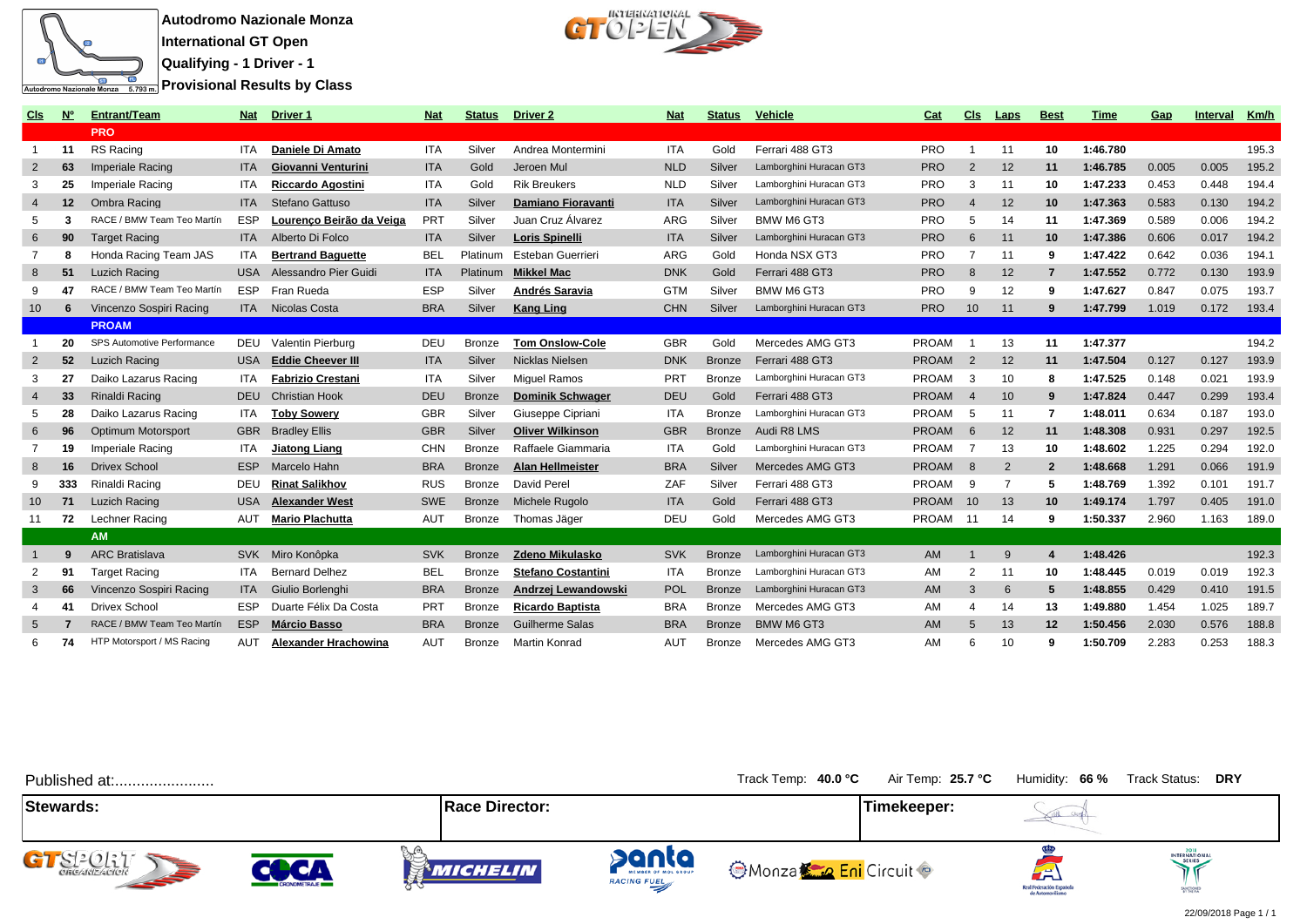

Autodromo Nazionale Monza



| 3                  |                             |                          |          | 1 Lourenço Beirão da Veiga |                    |        | BMW M6 GT3 8                         |                                  |                                 | 1 Bertrand Baguette      |                    |                    |        | Honda NSX GT3                                   |
|--------------------|-----------------------------|--------------------------|----------|----------------------------|--------------------|--------|--------------------------------------|----------------------------------|---------------------------------|--------------------------|--------------------|--------------------|--------|-------------------------------------------------|
|                    |                             |                          |          |                            |                    |        |                                      |                                  |                                 |                          |                    |                    |        |                                                 |
|                    | <b>PRO</b>                  | 2 Juan Cruz Alvarez      |          |                            |                    |        | RACE / BMW Team Teo Martín           |                                  | <b>PRO</b>                      | 2 Esteban Guerrieri      |                    |                    |        | Honda Racing Team JAS                           |
| Lap D<br>$1\quad1$ | <b>Time</b><br>11:08:23.390 | Sector 1<br>11:06:42.196 |          | Sector 2<br>51.897         | Sector 3<br>49.297 | T. Spd | <b>Elapsed</b><br>140.4 11:08:23.390 | Lap D                            | <b>Time</b><br>1 1 11:09:56.021 | Sector 1<br>11:08:40.500 | Sector 2<br>38.027 | Sector 3<br>37.494 | T. Spd | <b>Elapsed</b><br>206.1 11:09:56.021            |
| 2 <sub>1</sub>     | 2:11.047                    |                          | 42.806   | 43.739                     | 44.502             |        | 207.2 11:10:34.437                   | 2 <sub>1</sub>                   | 1:48.088                        | 34.618                   | 36.739             | 36.731             |        | 275.5 11:11:44.109                              |
| 31                 | 2:02.496                    |                          | 37.661   | 39.083                     | 45.752             |        | 246.0 11:12:36.933                   | 3 <sub>1</sub>                   | 2:01.401 P                      | 34.489                   | 39.300             | 47.612             |        | 278.3 11:13:45.510                              |
| 4 1                | 2:03.714 P                  |                          | 34.932   | 37.597                     | 51.185             |        | 278.3 11:14:40.647                   | 4 <sub>1</sub>                   | 6:26.635                        | 5:03.738                 | 39.292             | 43.605             |        | 187.1 11:20:12.145                              |
| 5 1                | 5:21.267                    |                          | 4:04.964 | 37.541                     | 38.762             |        | 197.4 11:20:01.914                   | 5 <sub>1</sub>                   | 1:48.359                        | 34.412                   | 36.966             | 36.981             |        | 277.6 11:22:00.504                              |
| 6 1                | 1:55.693                    |                          | 34.375   | 43.920                     | 37.398             |        | 276.9 11:21:57.607                   | 6 1                              | 1:55.330 P                      | 34.293                   | 36.857             | 44.180             |        | 279.0 11:23:55.834                              |
| 71                 | 1:59.711                    |                          | 41.951   | 40.610                     | 37.150             |        | 279.0 11:23:57.318                   | 7 <sub>1</sub>                   | 4:47.494                        | 3:32.383                 | 37.437             | 37.674             |        | 213.0 11:28:43.328                              |
| 8 <sub>1</sub>     | 1:48.117                    |                          | 34.201   | 37.113                     | 36.803             |        | 276.9 11:25:45.435                   | 8 <sub>1</sub>                   | 1:47.577                        | 34.281                   | 36.659             | 36.637             |        | 276.2 11:30:30.905                              |
| 9 <sub>1</sub>     | 1:56.842 P                  |                          | 34.963   | 38.585                     | 43.294             |        | 267.3 11:27:42.277                   | 9 1                              | 1:47.422                        | 34.298                   | 36.505             | 36.619             |        | 276.9 11:32:18.327                              |
| 10 <sub>1</sub>    | 3:25.686                    |                          | 2:08.620 | 38.088                     | 38.978             |        | 206.5 11:31:07.963                   | 10 <sub>1</sub>                  | 1:47.436                        | 34.135                   | 36.662             | 36.639             |        | 279.0 11:34:05.763                              |
| 11 1               | 1:47.369                    |                          | 34.281   | 36.405                     | 36.683             |        | 279.0 11:32:55.332                   | 111                              | 2:00.939 P                      | 35.328                   | 39.860             | 45.751             |        | 268.6 11:36:06.702                              |
| 12 <sub>1</sub>    | 1:51.738                    |                          | 34.233   | 39.693                     |                    |        | 37.812 279.7 11:34:47.070 9          |                                  |                                 |                          |                    |                    |        |                                                 |
| 13 <sub>1</sub>    | 1:52.461                    |                          | 37.800   | 37.458                     | 37.203             |        | 278.3 11:36:39.531                   |                                  |                                 | 1 Miro Konôpka           |                    |                    |        | Lamborghini Huracan GT3                         |
| 14 <sub>1</sub>    | 2:00.213 P                  |                          | 34.756   | 38.229                     | 47.228             |        | 278.3 11:38:39.744                   |                                  | AM                              | 2 Zdeno Mikulasko        |                    |                    |        | <b>ARC Bratislava</b>                           |
|                    |                             |                          |          |                            |                    |        |                                      | Lap D                            | <b>Time</b>                     | Sector 1                 | Sector 2           | Sector 3           | T. Spd | <b>Elapsed</b>                                  |
| 6                  |                             | 1 Nicolas Costa          |          |                            |                    |        | Lamborghini Huracan GT3              |                                  | 1 2 11:07:35.135                | 11:06:11.563             | 44.452             | 39.120             |        | 155.1 11:07:35.135                              |
|                    | <b>PRO</b>                  | 2 Kang Ling              |          |                            |                    |        | Vincenzo Sospiri Racing              | 2 <sub>2</sub>                   | 1:48.966                        | 34.689                   | 37.124             | 37.153             |        | 272.0 11:09:24.101                              |
| Lap D              | <b>Time</b>                 | Sector 1                 |          | Sector 2                   | Sector 3           | T. Spd | <b>Elapsed</b>                       | 3 <sub>2</sub>                   | 1:49.318                        | 34.626                   | 36.968             | 37.724             |        | 274.1 11:11:13.419                              |
|                    | 1 2 11:09:18.203            | 11:07:58.592             |          | 38.799                     | 40.812             |        | 206.8 11:09:18.203                   | 4 2                              | 1:48.426                        | 34.480                   | 36.569             | 37.377             |        | 277.6 11:13:01.845                              |
| 2 <sub>2</sub>     | 1:48.627                    |                          | 34.623   | 37.004                     | 37.000             |        | 273.4 11:11:06.830                   | 5 2                              | 2:16.664 P                      | 37.925                   | 47.166             | 51.573             |        | 270.0 11:15:18.509                              |
| 3 2                | 1:51.704                    |                          | 34.523   | 37.090                     | 40.091             |        | 275.5 11:12:58.534                   | 6 2                              | 15:31.344                       | 14:06.844                | 45.023             | 39.477             |        | 183.0 11:30:49.853                              |
| 4 2                | 2:12.005 P                  |                          | 34.340   | 42.224                     | 55.441             |        | 278.3 11:15:10.539                   | 72                               | 1:49.469                        | 35.144                   | 37.097             | 37.228             |        | 272.7 11:32:39.322                              |
| 5 2                | 4:18.844                    |                          | 3:04.275 | 37.399                     | 37.170             |        | 209.3 11:19:29.383                   | 8 2                              | 1:50.435                        | 36.274                   | 36.775             | 37.386             |        | 278.3 11:34:29.757                              |
| 6 2                | 1:48.333                    |                          | 34.477   | 36.922                     | 36.934             |        | 273.4 11:21:17.716                   | 9 2                              | 1:58.011 P                      | 34.417                   | 37.504             | 46.090             |        | 276.2 11:36:27.768                              |
|                    |                             |                          |          |                            |                    |        |                                      |                                  |                                 |                          |                    |                    |        |                                                 |
| 72                 | 1:54.953 P                  |                          | 34.567   | 37.031                     | 43.355             |        | 273.4 11:23:12.669                   | 11                               |                                 | 1 Daniele Di Amato       |                    |                    |        | Ferrari 488 GT3                                 |
| 8 2                | 10:07.381                   |                          | 8:53.204 | 37.272                     | 36.905             |        | 203.3 11:33:20.050                   |                                  |                                 |                          |                    |                    |        |                                                 |
| 9 <sub>2</sub>     | 1:47.799                    |                          | 34.459   | 36.642                     | 36.698             |        | 274.1 11:35:07.849                   |                                  | <b>PRO</b>                      | 2 Andrea Montermini      |                    |                    |        | RS Racing                                       |
| 10 <sub>2</sub>    | 1:48.204                    |                          | 34.337   | 36.934                     | 36.933             |        | 274.8 11:36:56.053                   | Lap D                            | <b>Time</b>                     | Sector 1                 | Sector 2<br>39.921 | Sector 3<br>38.632 | T. Spd | <b>Elapsed</b><br>208.0 11:08:28.861            |
| 11 <sub>2</sub>    | 1:59.962 P                  |                          | 34.471   | 36.913                     | 48.578             |        | 274.1 11:38:56.015                   |                                  | 1 1 11:08:28.861                | 11:07:10.308             |                    |                    |        |                                                 |
| $\overline{7}$     |                             | 1 Márcio Basso           |          |                            |                    |        | BMW M6 GT3                           | 2 <sub>1</sub><br>3 <sub>1</sub> | 1:51.820<br>1:47.679            | 35.106<br>34.360         | 37.351<br>36.501   | 39.363<br>36.818   |        | 257.1 11:10:20.681<br>274.1 11:12:08.360        |
|                    | AM                          | 2 Guilherme Salas        |          |                            |                    |        | RACE / BMW Team Teo Martín           | 4 1                              | 2:03.138 P                      | 34.302                   | 36.519             | 52.317             |        | 274.1 11:14:11.498                              |
| Lap D              | <b>Time</b>                 | Sector 1                 |          | Sector 2                   | Sector 3           | T. Spd | <b>Elapsed</b>                       | 5 <sub>1</sub>                   | 5:33.072                        | 4:10.367                 | 40.527             | 42.178             |        | 212.5 11:19:44.570                              |
|                    | 1 1 11:07:15.290            | 11:05:55.877             |          | 39.606                     | 39.807             |        | 205.7 11:07:15.290                   | 6 1                              | 1:47.193                        | 34.236                   | 36.385             |                    |        | 36.572 274.8 11:21:31.763                       |
| 2 <sub>1</sub>     | 1:51.652                    |                          | 34.974   | 38.643                     | 38.035             |        | 273.4 11:09:06.942                   | 7 <sub>1</sub>                   | 1:54.448 P                      | 34.197                   | 36.698             |                    |        | 43.553 274.8 11:23:26.211                       |
| 31                 | 1:51.241                    |                          | 34.758   | 37.863                     | 38.620             |        | 275.5 11:10:58.183                   | 8 1                              | 7:34.681                        | 6:18.087                 | 38.400             |                    |        | 38.194 209.3 11:31:00.892                       |
| 4 1                | 1:50.768                    |                          | 34.893   | 37.881                     | 37.994             |        | 276.2 11:12:48.951                   | 9 1                              | 1:49.083                        | 34.676                   | 36.790             |                    |        | 37.617 272.7 11:32:49.975                       |
| 5 1                | 2:17.885 P                  |                          | 34.894   | 43.799                     | 59.192             |        | 274.1 11:15:06.836                   | 10 <sub>1</sub>                  | 1:46.780                        | 34.109                   | 36.210             | <u>36.461</u>      |        | 275.5 11:34:36.755                              |
| 6 1                | 5:47.006                    |                          | 4:27.452 | 39.689                     | 39.865             |        | 206.8 11:20:53.842                   | 11 1                             | 1:53.951 P                      | 34.037                   | 36.422             |                    |        | 43.492 276.2 11:36:30.706                       |
| 71                 | 1:50.666                    |                          | 34.900   | 37.758                     | 38.008             |        | 274.1 11:22:44.508                   |                                  |                                 |                          |                    |                    |        |                                                 |
| 8 <sub>1</sub>     | 1:50.734                    |                          | 34.865   | 37.612                     | 38.257             |        | 274.8 11:24:35.242                   | 12                               |                                 | 1 Stefano Gattuso        |                    |                    |        | Lamborghini Huracan GT3                         |
| 9 1                | 1:51.349                    |                          | 34.971   | 37.685                     | 38.693             |        | 273.4 11:26:26.591                   |                                  | <b>PRO</b>                      | 2 Damiano Fioravanti     |                    |                    |        | Ombra Racing                                    |
| 101                | 1:50.807                    |                          | 34.916   | 37.780                     | 38.111             |        | 274.1 11:28:17.398                   | Lap D                            | Time                            | Sector 1                 | Sector 2           | Sector 3           | T. Spd | <b>Elapsed</b>                                  |
| 111                | 1:50.541                    |                          | 34.903   | 37.547                     | 38.091             |        | 274.1 11:30:07.939                   |                                  | 1 2 11:11:02.175                | 11:09:36.911             | 40.440             |                    |        | 44.824 156.0 11:11:02.175                       |
| 12 <sub>1</sub>    | 1:50.456                    |                          | 34.663   | 37.782                     | 38.011             |        | 274.8 11:31:58.395                   | 2 <sub>2</sub>                   | 1:58.811                        | 35.299                   | 42.344             |                    |        | 41.168 270.6 11:13:00.986                       |
| 13 1               | 2:08.793 P                  |                          | 34.999   | 38.599                     |                    |        | 55.195 273.4 11:34:07.188            | 3 <sub>2</sub>                   | 2:12.672 P                      | 34.767                   | 40.888             |                    |        | 57.017 276.2 11:15:13.658                       |
|                    |                             |                          |          |                            |                    |        |                                      | 4 2                              | 3:58.795                        | 2:43.933                 | 37.373             | 37.489             |        | 207.6 11:19:12.453                              |
|                    |                             |                          |          |                            |                    |        |                                      | 5 2                              | 1:48.211                        | 34.703                   | 36.738             |                    |        | 36.770 276.2 11:21:00.664                       |
|                    |                             |                          |          |                            |                    |        |                                      | 6 2                              | 1:48.063                        | 34.531                   | 36.602             | 36.930             |        | 276.9 11:22:48.727                              |
|                    |                             |                          |          |                            |                    |        |                                      | 72                               | 1:54.909 P                      | 34.471                   | 36.829             | 43.609             |        | 278.3 11:24:43.636                              |
|                    |                             |                          |          |                            |                    |        |                                      | 8 2<br>9 2                       | 5:38.239<br>1:47.921            | 4:20.315<br>34.583       | 39.211<br>36.551   | 36.787             |        | 38.713 212.1 11:30:21.875<br>277.6 11:32:09.796 |









**Monza Eni** Circuit



11 2 1:47.460 34.281 36.528 36.651 279.0 11:35:44.619<br>12 2 1:53.568 P 34.244 36.654 42.670 279.7 11:37:38.187 2 1:53.568 P 34.244 36.654 42.670 279.7 11:37:38.187

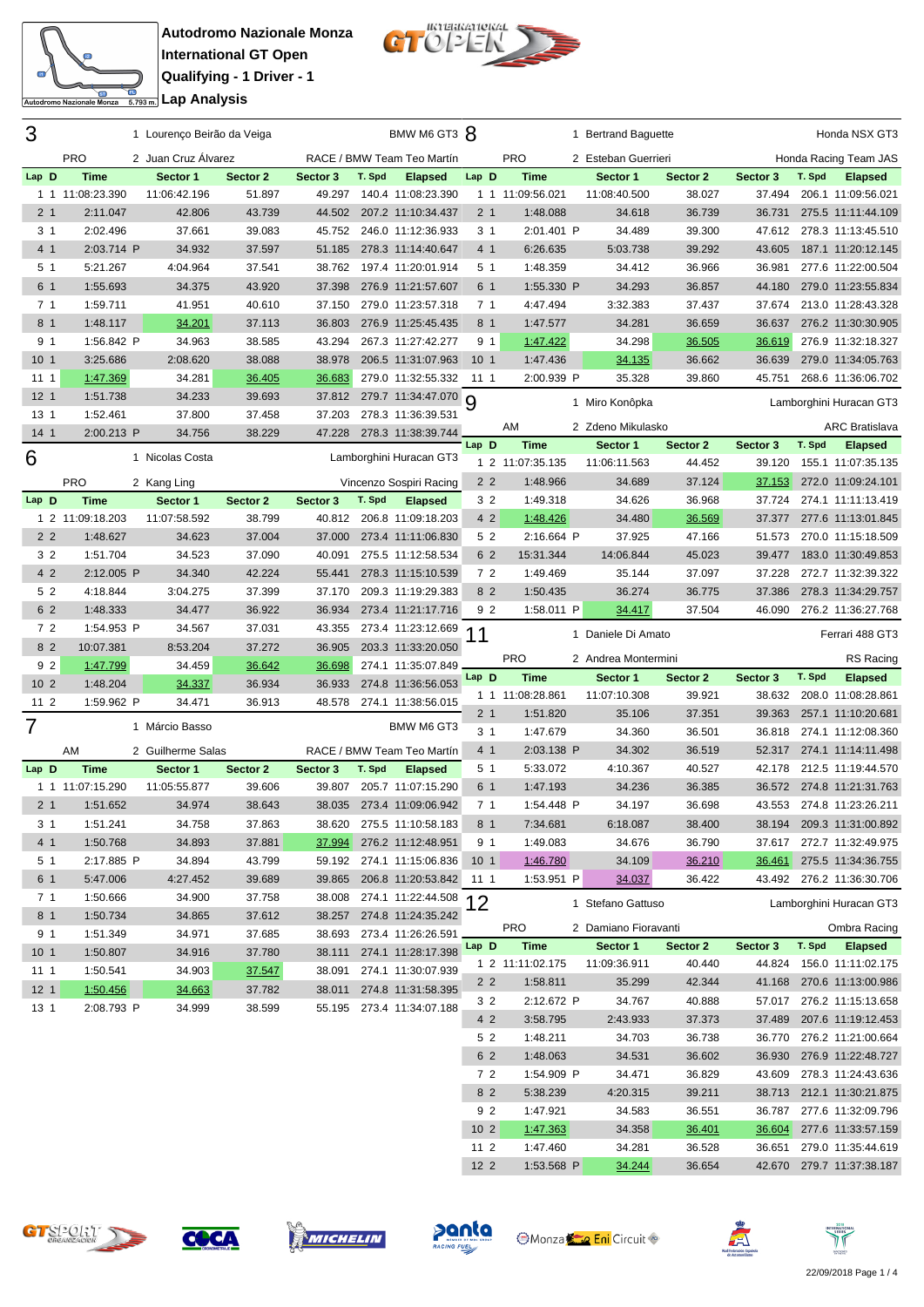$\mathbb{R}^2$ 

Autodromo Nazionale Monza



| 16              |                                 | 1 Marcelo Hahn                  |                    |                    |        | Mercedes AMG GT3 27                  |                                   |                                 | 1 Fabrizio Crestani |          |          |        | Lamborghini Huracan GT3   |
|-----------------|---------------------------------|---------------------------------|--------------------|--------------------|--------|--------------------------------------|-----------------------------------|---------------------------------|---------------------|----------|----------|--------|---------------------------|
|                 | <b>PROAM</b>                    | 2 Alan Hellmeister              |                    |                    |        | <b>Drivex School</b>                 |                                   | <b>PROAM</b>                    | 2 Miguel Ramos      |          |          |        | Daiko Lazarus Racing      |
| Lap D           | <b>Time</b>                     | Sector 1                        | Sector 2           | Sector 3           | T. Spd | <b>Elapsed</b>                       | Lap D                             | <b>Time</b>                     | Sector 1            | Sector 2 | Sector 3 | T. Spd | <b>Elapsed</b>            |
|                 | 1 2 11:07:13.135                | 11:05:52.256                    | 40.946             | 39.933             |        | 201.4 11:07:13.135                   |                                   | 1 1 11:14:09.312 P 11:12:38.669 |                     | 37.431   | 53.212   |        | 176.7 11:14:09.312        |
| 2 <sub>2</sub>  | 1:48.668                        | 35.041                          | 36.995             | 36.632             |        | 270.0 11:09:01.803                   | 2 <sub>1</sub>                    | 4:52.818                        | 3:38.669            | 37.074   | 37.075   |        | 208.4 11:19:02.130        |
| 3 <sub>2</sub>  |                                 | 34.665                          | 36.794             |                    | 274.8  |                                      | 3 <sub>1</sub>                    | 1:48.153                        | 34.646              | 36.936   | 36.571   |        | 271.3 11:20:50.283        |
| 19              |                                 | 1 Jiatong Liang                 |                    |                    |        | Lamborghini Huracan GT3              | 4 1                               | 1:47.932                        | 34.590              | 36.714   | 36.628   |        | 268.6 11:22:38.215        |
|                 |                                 |                                 |                    |                    |        |                                      | 5 <sub>1</sub>                    | 1:48.046                        | 34.525              | 36.676   | 36.845   |        | 272.7 11:24:26.261        |
|                 | <b>PROAM</b>                    | 2 Raffaele Giammaria            |                    |                    |        | Imperiale Racing                     | 6 1                               | 1:57.167 P                      | 35.684              | 37.939   | 43.544   |        | 272.7 11:26:23.428        |
| Lap D           | <b>Time</b>                     | Sector 1                        | Sector 2           | Sector 3           | T. Spd | <b>Elapsed</b>                       | 7 <sub>1</sub>                    | 6:50.618                        | 5:31.371            | 37.049   | 42.198   |        | 213.4 11:33:14.046        |
|                 | 1 1 11:09:10.214                | 11:07:52.559                    | 39.017             | 38.638             |        | 208.0 11:09:10.214                   | 8 <sub>1</sub>                    | 1:47.525                        | 34.399              | 36.675   | 36.451   |        | 274.8 11:35:01.571        |
| 2 <sub>1</sub>  | 1:50.166                        | 34.726                          | 37.375             | 38.065             |        | 274.8 11:11:00.380                   | 9 <sub>1</sub>                    | 1:51.471                        | 34.589              | 38.166   | 38.716   |        | 276.2 11:36:53.042        |
| 3 <sub>1</sub>  | 2:02.552                        | 34.456                          | 37.328             | 50.768             |        | 276.9 11:13:02.932                   | 10 <sub>1</sub>                   | 2:00.916 P                      | 34.506              | 36.739   | 49.671   |        | 276.2 11:38:53.958        |
| 4 1             | 2:11.856 P                      | 34.690                          | 41.417             | 55.749             |        | 276.9 11:15:14.788                   | 28                                |                                 | 1 Toby Sowery       |          |          |        | Lamborghini Huracan GT3   |
| 5 <sub>1</sub>  | 4:40.547                        | 3:21.306                        | 38.545             | 40.696             |        | 211.3 11:19:55.335                   |                                   |                                 |                     |          |          |        |                           |
| 6 1             | 1:49.978                        | 34.653                          | 37.886             | 37.439             |        | 274.8 11:21:45.313                   |                                   | <b>PROAM</b>                    | 2 Giuseppe Cipriani |          |          |        | Daiko Lazarus Racing      |
| 7 <sub>1</sub>  | 1:56.553 P                      | 34.619                          | 37.414             | 44.520             |        | 276.9 11:23:41.866 Lap D             |                                   | <b>Time</b>                     | Sector 1            | Sector 2 | Sector 3 | T. Spd | <b>Elapsed</b>            |
| 8 1             | 5:04.672                        | 3:48.304                        | 37.752             | 38.616             |        | 211.7 11:28:46.538                   |                                   | 1 1 11:07:55.782                | 11:06:38.331        | 40.104   | 37.347   |        | 187.5 11:07:55.782        |
| 9 <sub>1</sub>  | 1:49.175                        | 34.602                          | 37.090             | 37.483             |        | 275.5 11:30:35.713                   | 2 <sub>1</sub>                    | 1:48.783                        | 34.753              | 37.078   | 36.952   |        | 273.4 11:09:44.565        |
| 10 <sub>1</sub> | 1:48.602                        | 34.272                          | 37.156             | 37.174             |        | 275.5 11:32:24.315                   | 3 1                               | 1:48.234                        | 34.334              | 36.978   | 36.922   |        | 275.5 11:11:32.799        |
| 111             | 1:48.648                        | 34.450                          | 36.890             | 37.308             |        | 277.6 11:34:12.963                   | 4 <sub>1</sub>                    | 1:48.631                        | 34.507              | 37.078   | 37.046   |        | 275.5 11:13:21.430        |
| 12 <sub>1</sub> | 1:50.099                        | 34.275                          | 37.688             | 38.136             |        | 278.3 11:36:03.062                   | 5 1                               | 2:18.210 P                      | 38.626              | 45.881   | 53.703   |        | 276.2 11:15:39.640        |
| 13 1            | 2:05.452 P                      | 34.561                          | 37.607             | 53.284             |        | 275.5 11:38:08.514                   | 6 1                               | 8:48.149                        | 7:31.708            | 37.143   | 39.298   |        | 209.7 11:24:27.789        |
| 20              |                                 | 1 Valentin Pierburg             |                    |                    |        | Mercedes AMG GT3                     | 71                                | 1:48.011                        | 34.428              | 36.750   | 36.833   |        | 276.2 11:26:15.800        |
|                 | <b>PROAM</b>                    | 2 Tom Onslow-Cole               |                    |                    |        | SPS Automotive Performance           | 8 <sub>1</sub>                    | 1:53.560                        | 34.283              | 36.926   | 42.351   |        | 276.9 11:28:09.360        |
| Lap D           | <b>Time</b>                     | Sector 1                        | Sector 2           | Sector 3           | T. Spd | <b>Elapsed</b>                       | 9 <sub>1</sub><br>10 <sub>1</sub> | 1:48.216                        | 34.423              | 36.824   | 36.969   |        | 276.2 11:29:57.576        |
|                 |                                 | 1 2 11:07:11.187 P 11:05:45.647 | 38.019             | 47.521             |        | 208.8 11:07:11.187                   |                                   | 1:57.692                        | 34.460              | 37.157   | 46.075   |        | 276.9 11:31:55.268        |
| 2 <sub>2</sub>  | 3:03.259                        | 1:35.352                        | 47.417             | 40.490             |        | 210.1 11:10:14.446                   | 111                               | 1:57.294 P                      | 34.356              | 37.142   | 45.796   |        | 278.3 11:33:52.562        |
| 3 2             | 1:48.222                        | 34.594                          | 36.928             | 36.700             |        | 274.8 11:12:02.668                   | '33                               |                                 | 1 Christian Hook    |          |          |        | Ferrari 488 GT3           |
| 4 2             | 1:59.067 P                      | 34.486                          | 36.999             | 47.582             |        | 275.5 11:14:01.735                   |                                   | <b>PROAM</b>                    | 2 Dominik Schwager  |          |          |        | Rinaldi Racing            |
| 5 2             | 5:35.333                        | 4:14.793                        | 39.138             | 41.402             |        | 213.4 11:19:37.068 Lap D             |                                   | <b>Time</b>                     | Sector 1            | Sector 2 | Sector 3 | T. Spd | <b>Elapsed</b>            |
| 6 2             | 1:48.085                        | 34.447                          | 37.081             | 36.557             |        | 274.8 11:21:25.153                   |                                   | 1 2 11:20:37.321                | 11:19:16.845        | 37.720   | 42.756   |        | 170.8 11:20:37.321        |
| 72              | 1:48.027                        | 34.378                          | 36.732             | 36.917             |        | 276.2 11:23:13.180                   | 2 <sub>2</sub>                    | 1:48.335                        | 34.471              | 37.028   | 36.836   |        | 274.1 11:22:25.656        |
| 8 2             | 1:57.607 P                      | 34.367                          | 37.750             | 45.490             |        | 274.8 11:25:10.787                   | 3 <sub>2</sub>                    | 1:48.316                        | 34.393              | 36.940   | 36.983   |        | 274.8 11:24:13.972        |
| 92              | 5:23.180                        | 3:56.956                        | 45.093             | 41.131             |        | 165.3 11:30:33.967                   | 4 2                               | 1:48.125                        | 34.293              | 36.916   | 36.916   |        | 274.8 11:26:02.097        |
| 10 <sub>2</sub> | 1:47.771                        | 34.530                          | 36.703             | 36.538             |        | 272.0 11:32:21.738                   | 5 2                               | 1:48.226                        | 34.301              | 36.823   | 37.102   |        | 275.5 11:27:50.323        |
| $112$           | 1:47.377                        | 34.423                          | 36.605             | 36.349             |        | 273.4 11:34:09.115                   | 6 2                               | 1:55.382 P                      | 34.420              | 37.292   | 43.670   |        | 274.1 11:29:45.705        |
| $122$           | 1:47.450                        | 34.258                          | 36.691             | 36.501             |        | 273.4 11:35:56.565                   | 72                                | 3:22.927                        | 2:08.460            | 37.369   |          |        | 37.098 213.8 11:33:08.632 |
| 13 2            | 2:16.364 P                      | 37.908                          | 46.636             | 51.820             |        | 272.0 11:38:12.929                   | 8 2                               | 1:51.125                        | 36.739              | 37.240   |          |        | 37.146 274.8 11:34:59.757 |
| 25              |                                 | 1 Riccardo Agostini             |                    |                    |        | Lamborghini Huracan GT3              | 9 <sub>2</sub>                    | 1:47.824                        | 34.111              | 36.829   |          |        | 36.884 276.9 11:36:47.581 |
|                 |                                 |                                 |                    |                    |        |                                      | 10 <sub>2</sub>                   | 2:04.417 P                      | 34.350              | 37.945   |          |        | 52.122 275.5 11:38:51.998 |
|                 | <b>PRO</b>                      | 2 Rik Breukers                  |                    |                    |        | Imperiale Racing                     |                                   |                                 |                     |          |          |        |                           |
| Lap D           | <b>Time</b><br>1 1 11:08:43.963 | Sector 1<br>11:07:23.091        | Sector 2<br>41.330 | Sector 3<br>39.542 | T. Spd | <b>Elapsed</b><br>177.3 11:08:43.963 |                                   |                                 |                     |          |          |        |                           |
| 2 <sub>1</sub>  | 1:48.254                        | 34.587                          | 36.779             | 36.888             |        | 274.1 11:10:32.217                   |                                   |                                 |                     |          |          |        |                           |
|                 |                                 |                                 |                    |                    |        |                                      |                                   |                                 |                     |          |          |        |                           |

|                 | 11.VU. <del>T</del> U.JUU | 11. U <i>I</i> <b>L</b> J J J J J | <b>TI.</b> JUV | <u> こここ コーヒ</u> | 111.00. <del>1</del> 0.000 |
|-----------------|---------------------------|-----------------------------------|----------------|-----------------|----------------------------|
| 2 <sub>1</sub>  | 1:48.254                  | 34.587                            | 36.779         | 36.888          | 274.1 11:10:32.217         |
| 3 <sub>1</sub>  | 1:50.950                  | 34.309                            | 36.647         | 39.994          | 278.3 11:12:23.167         |
| 4 <sub>1</sub>  | 2:05.298 P                | 34.474                            | 36.510         | 54.314          | 275.5 11:14:28.465         |
| 5 <sub>1</sub>  | 6:01.034                  | 4:43.479                          | 38.856         | 38.699          | 210.5 11:20:29.499         |
| 6 1             | 1:47.691                  | 34.391                            | 36.596         | 36.704          | 274.1 11:22:17.190         |
| 7 <sub>1</sub>  | 1:57.086 P                | 34.425                            | 37.571         | 45.090          | 274.8 11:24:14.276         |
| 8 1             | 6:49.062                  | 5:22.701                          | 43.619         | 42.742          | 208.4 11:31:03.338         |
| 9 <sub>1</sub>  | 1:48.815                  | 34.667                            | 36.477         | 37.671          | 275.5 11:32:52.153         |
| 10 <sub>1</sub> | 1:47.233                  | 34.312                            | 36.295         | 36.626          | 277.6 11:34:39.386         |
| 11 <sub>1</sub> | 1:58.734 P                | 34.367                            | 36.542         | 47.825          | 276.2 11:36:38.120         |









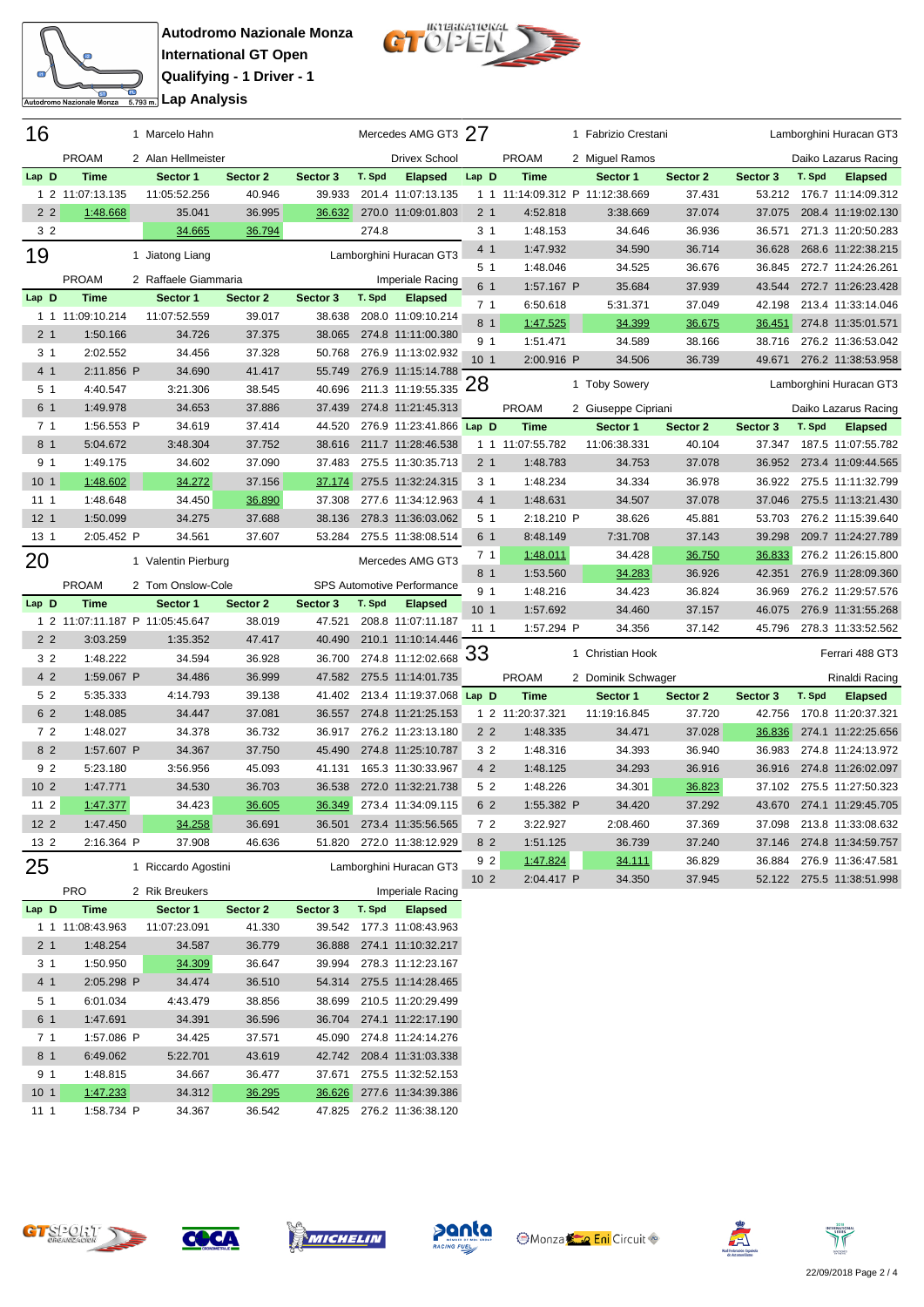

**Autodromo Nazionale Monza International GT Open Qualifying - 1 Driver - 1** <del>ta</del><br>Engli**analisis** Lap Analysis



| 41              |                  | 1 Duarte Félix Da Costa |          |          |        | Mercedes AMG GT3 52        |                 |                  | 1 Eddie Cheever III   |               |               |        | Ferrari 488 GT3           |
|-----------------|------------------|-------------------------|----------|----------|--------|----------------------------|-----------------|------------------|-----------------------|---------------|---------------|--------|---------------------------|
|                 | AM               | 2 Ricardo Baptista      |          |          |        | <b>Drivex School</b>       |                 | <b>PROAM</b>     | 2 Nicklas Nielsen     |               |               |        | Luzich Racing             |
| Lap D           | <b>Time</b>      | Sector 1                | Sector 2 | Sector 3 | T. Spd | <b>Elapsed</b>             | Lap D           | <b>Time</b>      | Sector 1              | Sector 2      | Sector 3      | T. Spd | <b>Elapsed</b>            |
| 1 <sub>2</sub>  | 11:07:13.888     | 11:05:52.824            | 40.946   | 40.118   |        | 208.0 11:07:13.888         |                 | 1 1 11:10:31.235 | 11:09:12.666          | 39.947        | 38.622        |        | 171.1 11:10:31.235        |
| 2 <sub>2</sub>  | 1:59.363         | 36.107                  | 43.243   | 40.013   |        | 269.3 11:09:13.251         | 2 <sub>1</sub>  | 1:49.091         | 34.597                | 37.183        | 37.311        |        | 272.0 11:12:20.326        |
| 3 <sub>2</sub>  | 1:51.429         | 35.205                  | 38.002   | 38.222   |        | 271.3 11:11:04.680         | 3 1             | 2:06.659 P       | 34.297                | 36.919        | 55.443        |        | 274.1 11:14:26.985        |
| 4 2             | 1:50.938         | 34.959                  | 38.025   | 37.954   |        | 271.3 11:12:55.618         | 4 1             | 4:37.531         | 3:21.275              | 38.567        | 37.689        |        | 208.8 11:19:04.516        |
| 5 2             | 2:12.335 P       | 35.217                  | 38.976   | 58.142   |        | 269.3 11:15:07.953         | 5 1             | 1:48.346         | 34.416                | 36.902        | 37.028        |        | 274.8 11:20:52.862        |
|                 |                  |                         |          |          |        | 208.8 11:19:52.385         | 6 1             |                  | 34.049                |               |               |        |                           |
| 6 2             | 4:44.432         | 3:26.794                | 39.167   | 38.471   |        | 269.3 11:21:43.068         |                 | 1:47.769         |                       | 36.740        | 36.980        |        | 276.2 11:22:40.631        |
| 72              | 1:50.683         | 35.125                  | 37.506   | 38.052   |        |                            | 71              | 1:55.832 P       | 34.533                | 37.604        | 43.695        |        | 272.7 11:24:36.463        |
| 82              | 1:59.465         | 38.801                  | 41.215   | 39.449   |        | 270.0 11:23:42.533         | 8 1             | 3:51.268         | 2:30.207              | 42.113        | 38.948        |        | 211.3 11:28:27.731        |
| 9 2             | 1:50.479         | 35.035                  | 37.468   | 37.976   |        | 268.6 11:25:33.012         | 9 1             | 1:51.791         | 34.515                | 39.578        | 37.698        |        | 275.5 11:30:19.522        |
| 10 <sub>2</sub> | 2:00.467 P       | 35.562                  | 38.688   | 46.217   |        | 264.7 11:27:33.479         | 10 <sub>1</sub> | 1:47.599         | 34.200                | 36.595        | 36.804        |        | 276.2 11:32:07.121        |
| 11 2            | 5:21.745         | 3:59.774                | 38.506   | 43.465   |        | 208.0 11:32:55.224         | 11 1            | 1:47.504         | 34.194                | 36.512        | 36.798        |        | 277.6 11:33:54.625        |
| 12 <sub>2</sub> | 1:57.977         | 35.143                  | 41.498   | 41.336   |        | 266.6 11:34:53.201         | 12 <sub>1</sub> | 1:55.998 P       | 34.107                | 36.648        | 45.243        |        | 276.9 11:35:50.623        |
| 13 2            | 1:49.880         | 34.843                  | 37.418   | 37.619   |        | 270.6 11:36:43.081         | 63              |                  | 1 Giovanni Venturini  |               |               |        | Lamborghini Huracan GT3   |
| $142$           | 2:06.645 P       | 34.786                  | 37.768   | 54.091   |        | 271.3 11:38:49.726         |                 | <b>PRO</b>       |                       |               |               |        |                           |
| 47              |                  | 1 Fran Rueda            |          |          |        | BMW M6 GT3                 | Lap D           |                  | 2 Jeroen Mul          |               |               |        | Imperiale Racing          |
|                 |                  |                         |          |          |        |                            |                 | <b>Time</b>      | Sector 1              | Sector 2      | Sector 3      | T. Spd | <b>Elapsed</b>            |
|                 | <b>PRO</b>       | 2 Andrés Saravia        |          |          |        | RACE / BMW Team Teo Martín |                 | 1 1 11:08:36.296 | 11:07:17.196          | 38.114        | 40.986        |        | 196.0 11:08:36.296        |
| Lap D           | <b>Time</b>      | Sector 1                | Sector 2 | Sector 3 | T. Spd | <b>Elapsed</b>             | 2 1             | 1:54.407         | 34.369                | 37.053        | 42.985        |        | 276.9 11:10:30.703        |
|                 | 1 2 11:11:38.839 | 11:10:20.990            | 39.846   | 38.003   |        | 200.3 11:11:38.839         | 31              | 1:57.306         | 37.526                | 37.555        | 42.225        |        | 191.1 11:12:28.009        |
| 2 <sub>2</sub>  | 1:48.956         | 34.732                  | 37.198   | 37.026   |        | 276.9 11:13:27.795         | 4 1             | 2:01.250 P       | 34.244                | 36.827        | 50.179        |        | 276.9 11:14:29.259        |
| 3 <sub>2</sub>  | 2:20.059 P       | 39.882                  | 45.544   | 54.633   |        | 216.4 11:15:47.854         | 51              | 4:52.094         | 3:37.361              | 37.577        | 37.156        |        | 212.5 11:19:21.353        |
| 4 2             | 3:34.756         | 2:18.338                | 38.935   | 37.483   |        | 213.0 11:19:22.610         | 6 1             | 1:47.955         | 34.384                | 36.798        | 36.773        |        | 275.5 11:21:09.308        |
| 5 2             | 1:48.669         | 34.659                  | 37.101   | 36.909   |        | 276.9 11:21:11.279         | 71              | 1:47.706         | 34.287                | 36.694        | 36.725        |        | 276.2 11:22:57.014        |
| 6 2             | 1:51.863         | 34.178                  | 37.626   | 40.059   |        | 277.6 11:23:03.142         | 8 <sub>1</sub>  | 2:01.453 P       | 34.255                | 36.596        | 50.602        |        | 276.2 11:24:58.467        |
| 72              | 1:57.595 P       | 34.488                  | 37.058   | 46.049   |        | 278.3 11:25:00.737         | 9 1             | 5:43.487         | 4:20.845              | 37.242        | 45.400        |        | 148.9 11:30:41.954        |
| 8 2             | 6:21.196         | 5:05.868                | 37.965   | 37.363   |        | 212.5 11:31:21.933         | 10 <sub>1</sub> | 1:47.146         | 34.200                | 36.526        | 36.420        |        | 276.2 11:32:29.100        |
| 92              | 1:47.627         | 34.207                  | 36.928   | 36.492   |        | 276.9 11:33:09.560         | 11 1            | <u>1:46.785</u>  | 34.159                | <u>36.283</u> | 36.343        |        | 276.9 11:34:15.885        |
| 10 <sub>2</sub> | 1:47.688         | 34.257                  | 36.694   | 36.737   |        | 280.5 11:34:57.248         | 12 <sub>1</sub> | 2:04.387 P       | 35.889                | 39.535        | 48.963        |        | 276.9 11:36:20.272        |
| 11 <sub>2</sub> | 1:47.725         | 34.262                  | 36.761   | 36.702   |        | 279.0 11:36:44.973         | 66              |                  | 1 Giulio Borlenghi    |               |               |        | Lamborghini Huracan GT3   |
| 12 <sub>2</sub> | 2:01.953 P       | 34.223                  | 36.965   | 50.765   |        | 279.0 11:38:46.926         |                 |                  |                       |               |               |        |                           |
| 51              |                  | 1 Alessandro Pier Guidi |          |          |        | Ferrari 488 GT3            |                 | AM               | 2 Andrzej Lewandowski |               |               |        | Vincenzo Sospiri Racing   |
|                 |                  |                         |          |          |        |                            | Lap D           | <b>Time</b>      | Sector 1              | Sector 2      | Sector 3      | T. Spd | <b>Elapsed</b>            |
|                 | PRO              | 2 Mikkel Mac            |          |          |        | Luzich Racing              |                 | 1 2 11:26:14.075 | 11:24:58.141          | 38.171        | 37.763        |        | 206.8 11:26:14.075        |
| Lap D           | <b>Time</b>      | Sector 1                | Sector 2 | Sector 3 | T. Spd | <b>Elapsed</b>             | 2 <sub>2</sub>  | 1:49.324         | 34.986                | 37.128        | 37.210        |        | 275.5 11:28:03.399        |
|                 | 1 2 11:09:37.770 | 11:08:18.547            | 40.403   | 38.820   |        | 189.8 11:09:37.770         | 32              | 1:49.280         | 34.761                | 37.223        | 37.296        |        | 277.6 11:29:52.679        |
| 2 <sub>2</sub>  | 1:48.845         | 34.782                  | 37.133   |          |        | 36.930 273.4 11:11:26.615  | 4 2             | 1:49.340         | 34.749                | 37.385        |               |        | 37.206 274.1 11:31:42.019 |
| 3 2             | 1:50.719         | 34.467                  | 36.907   | 39.345   |        | 276.2 11:13:17.334         | 5 2             | 1:48.855         | 34.585                | 37.141        | <u>37.129</u> |        | 276.2 11:33:30.874        |
| 4 2             | 2:21.152 P       | 41.276                  | 46.053   |          |        | 53.823 276.2 11:15:38.486  | 6 2             | 2:10.874 P       | 34.627                | 38.120        |               |        | 58.127 274.1 11:35:41.748 |
| 5 2             | 12:50.821        | 11:28.852               | 42.209   | 39.760   |        | 211.3 11:28:29.307 71      |                 |                  | 1 Alexander West      |               |               |        | Ferrari 488 GT3           |
| 6 2             | 1:48.120         | 34.450                  | 36.895   | 36.775   |        | 276.2 11:30:17.427         |                 |                  |                       |               |               |        |                           |
| 72              | 1:47.552         | 34.263                  | 36.600   | 36.689   |        | 274.8 11:32:04.979         |                 | <b>PROAM</b>     | 2 Michele Rugolo      |               |               |        | Luzich Racing             |
| 8 2             | 1:47.886         | 34.262                  | 36.809   | 36.815   |        | 276.9 11:33:52.865         | Lap D           | Time             | Sector 1              | Sector 2      | Sector 3      | T. Spd | <b>Elapsed</b>            |
| 9 2             | 1:50.274         | 34.429                  | 39.084   | 36.761   |        | 275.5 11:35:43.139         |                 | 1 1 11:08:55.690 | 11:07:34.647          | 41.712        | 39.331        |        | 169.0 11:08:55.690        |
| 10 <sub>2</sub> | 1:47.650         | 34.352                  | 36.539   | 36.759   |        | 274.8 11:37:30.789         | 2 1             | 1:50.301         | 34.958                | 37.585        |               |        | 37.758 273.4 11:10:45.991 |
| $112$           | 1:47.742         | 34.398                  | 36.491   | 36.853   |        | 274.1 11:39:18.531         | 31              | 1:50.100         | 34.880                | 37.418        |               |        | 37.802 274.1 11:12:36.091 |
| $122$           | 2:07.270 P       | 38.035                  | 39.771   | 49.464   |        | 205.7 11:41:25.801         | 4 1             | 2:01.959 P       | 34.693                | 37.294        |               |        | 49.972 274.1 11:14:38.050 |
|                 |                  |                         |          |          |        |                            | 51              | 5:27.274         | 4:09.665              | 38.293        |               |        | 39.316 180.6 11:20:05.324 |
|                 |                  |                         |          |          |        |                            | 6 1             | 1:49.750         | 34.694                | 37.578        |               |        | 37.478 275.5 11:21:55.074 |
|                 |                  |                         |          |          |        |                            | 71              | 1:49.618         | 34.816                | 37.312        |               |        | 37.490 275.5 11:23:44.692 |
|                 |                  |                         |          |          |        |                            | 8 1             | 1:57.131 P       | 34.786                | 37.544        |               |        | 44.801 275.5 11:25:41.823 |
|                 |                  |                         |          |          |        |                            | 91              | 4:20.757         | 3:04.365              | 38.197        | 38.195        |        | 92.8 11:30:02.580         |
|                 |                  |                         |          |          |        |                            | 10 <sub>1</sub> | 1:49.174         | 34.734                | 37.190        | 37.250        |        | 274.1 11:31:51.754        |
|                 |                  |                         |          |          |        |                            | 111             | 1:49.747         | 34.800                | 37.127        |               |        | 37.820 274.1 11:33:41.501 |
|                 |                  |                         |          |          |        |                            | 12 <sub>1</sub> | 1:49.280         | 34.761                | 37.135        |               |        | 37.384 274.1 11:35:30.781 |
|                 |                  |                         |          |          |        |                            | 13 1            | 2:02.065 P       | 34.874                | 37.459        |               |        | 49.732 274.1 11:37:32.846 |











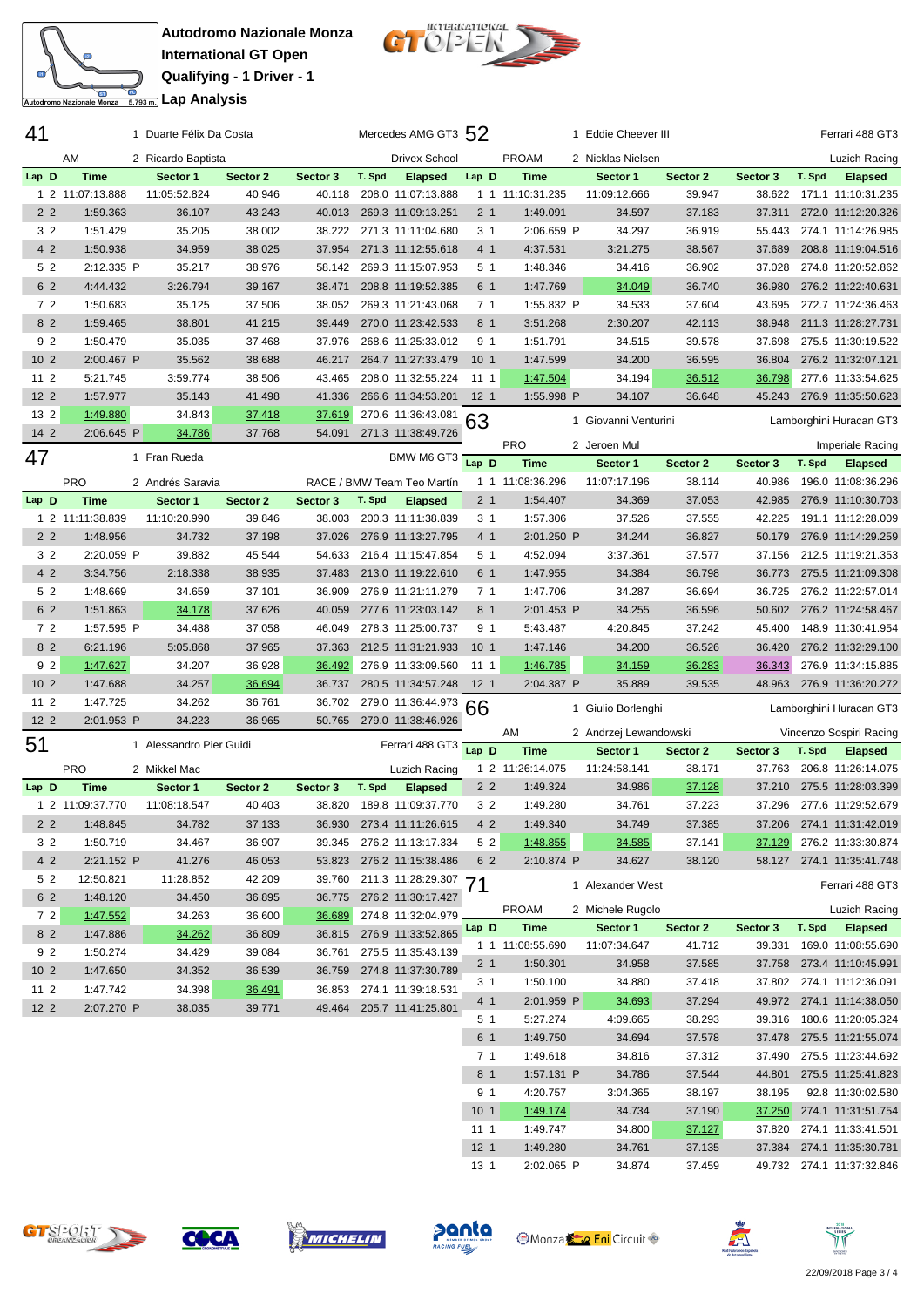

**Autodromo Nazionale Monza International GT Open Qualifying - 1 Driver - 1** <del>ta</del><br>Engli**analisis** Lap Analysis



| 72              |                  | 1 Mario Plachutta           |          |          |        | Mercedes AMG GT3 91                          |                 |                                 | 1 Bernard Delhez         |          |          |        | Lamborghini Huracan GT3              |
|-----------------|------------------|-----------------------------|----------|----------|--------|----------------------------------------------|-----------------|---------------------------------|--------------------------|----------|----------|--------|--------------------------------------|
|                 | <b>PROAM</b>     | 2 Thomas Jäger              |          |          |        | Lechner Racing                               |                 | AM                              | 2 Stefano Costantini     |          |          |        | <b>Target Racing</b>                 |
| Lap D           | <b>Time</b>      | Sector 1                    | Sector 2 | Sector 3 | T. Spd | <b>Elapsed</b>                               | Lap D           | <b>Time</b>                     | Sector 1                 | Sector 2 | Sector 3 | T. Spd | <b>Elapsed</b>                       |
| 11              | 11:07:40.836     | 11:06:21.711                | 39.108   | 40.017   |        | 132.5 11:07:40.836                           |                 | 1 2 11:10:54.600                | 11:09:31.688             | 39.216   | 43.696   |        | 175.6 11:10:54.600                   |
| 2 <sub>1</sub>  | 1:53.149         | 35.657                      | 38.673   | 38.819   |        | 267.3 11:09:33.985                           | 2 <sub>2</sub>  | 1:50.076                        | 35.015                   | 37.616   | 37.445   |        | 269.3 11:12:44.676                   |
| 3 1             | 1:51.064         | 35.103                      | 37.758   | 38.203   |        | 270.0 11:11:25.049                           | 32              | 2:06.689 P                      | 34.584                   | 38.895   | 53.210   |        | 272.0 11:14:51.365                   |
| 4 <sub>1</sub>  | 1:50.758         | 35.139                      | 37.588   | 38.031   |        | 270.6 11:13:15.807                           | 4 2             | 5:09.904                        | 3:49.436                 | 38.115   | 42.353   |        | 210.5 11:20:01.269                   |
| 5 1             | 2:19.805 P       | 42.131                      | 46.272   | 51.402   |        | 271.3 11:15:35.612                           | 5 2             | 1:52.614                        | 34.847                   | 40.219   | 37.548   |        | 272.7 11:21:53.883                   |
| 6 1             | 4:48.499         | 3:31.423                    | 38.430   | 38.646   |        | 210.1 11:20:24.111                           | 6 2             | 1:58.959 P                      | 34.682                   | 37.093   | 47.184   |        | 272.0 11:23:52.842                   |
| 7 <sub>1</sub>  | 1:50.665         | 34.959                      | 37.543   | 38.163   |        | 270.6 11:22:14.776                           | 72              | 4:46.228                        | 3:26.631                 | 38.592   | 41.005   |        | 211.3 11:28:39.070                   |
| 8 1             | 1:50.687         | 34.870                      | 37.715   | 38.102   |        | 271.3 11:24:05.463                           | 8 2             | 1:48.788                        | 34.767                   | 37.002   | 37.019   |        | 272.7 11:30:27.858                   |
| 9 <sub>1</sub>  | 1:50.337         | 34.898                      | 37.365   | 38.074   |        | 271.3 11:25:55.800                           | 9 2             | 1:48.537                        | 34.455                   | 37.020   | 37.062   |        | 272.7 11:32:16.395                   |
| 10 <sub>1</sub> | 2:04.832 P       | 35.904                      | 39.487   | 49.441   |        | 271.3 11:28:00.632                           | 10 <sub>2</sub> | 1:48.445                        | 34.435                   | 36.835   | 37.175   |        | 273.4 11:34:04.840                   |
| 111             | 4:42.642         | 3:26.303                    | 38.339   | 38.000   |        | 96.2 11:32:43.274                            | $112$           | 2:10.060 P                      | 40.750                   | 40.641   | 48.669   |        | 265.3 11:36:14.900                   |
| 12 <sub>1</sub> | 1:51.542         | 34.742                      | 38.533   | 38.267   |        | 272.7 11:34:34.816                           | 96              |                                 | 1 Bradley Ellis          |          |          |        | Audi R8 LMS                          |
| 13 <sub>1</sub> | 1:58.989         | 34.678                      | 44.194   | 40.117   |        | 272.7 11:36:33.805                           |                 |                                 |                          |          |          |        |                                      |
| 14 <sub>1</sub> | 1:56.086 P       | 34.988                      | 37.661   | 43.437   |        | 270.6 11:38:29.891                           | Lap D           | <b>PROAM</b><br><b>Time</b>     | 2 Oliver Wilkinson       | Sector 2 | Sector 3 | T. Spd | Optimum Motorsport                   |
| 74              |                  | 1 Alexander Hrachowina      |          |          |        | Mercedes AMG GT3                             |                 | 1 2 11:08:53.217                | Sector 1<br>11:07:32.391 | 40.598   | 40.228   |        | <b>Elapsed</b><br>157.4 11:08:53.217 |
|                 | AM               |                             |          |          |        |                                              | 2 <sub>2</sub>  | 1:49.432                        | 34.756                   | 37.358   | 37.318   |        | 273.4 11:10:42.649                   |
| Lap D           | <b>Time</b>      | 2 Martin Konrad<br>Sector 1 | Sector 2 | Sector 3 | T. Spd | HTP Motorsport / MS Racing<br><b>Elapsed</b> | 32              | 1:48.884                        | 34.527                   | 37.226   | 37.131   |        | 276.2 11:12:31.533                   |
|                 | 1 1 11:08:09.642 | 11:06:51.604                | 38.928   | 39.110   |        | 210.5 11:08:09.642                           | 4 2             | 1:59.544 P                      | 34.651                   | 36.865   | 48.028   |        | 275.5 11:14:31.077                   |
| 2 <sub>1</sub>  | 1:52.571         | 35.778                      | 38.441   | 38.352   |        | 269.3 11:10:02.213                           | 52              | 10:10.555                       | 8:43.407                 | 42.413   | 44.735   |        | 203.0 11:24:41.632                   |
| 3 <sub>1</sub>  | 1:51.769         | 35.238                      | 38.164   | 38.367   |        | 272.7 11:11:53.982                           | 6 2             | 1:49.299                        | 34.799                   | 37.211   | 37.289   |        | 273.4 11:26:30.931                   |
| 4 1             | 2:03.256 P       | 35.283                      | 38.229   | 49.744   |        | 272.7 11:13:57.238                           | 72              | 1:49.106                        | 34.553                   | 37.263   | 37.290   |        | 276.2 11:28:20.037                   |
| 5 1             | 13:04.123        | 11:47.898                   | 38.364   | 37.861   |        | 209.7 11:27:01.361                           | 8 <sub>2</sub>  | 1:48.484                        | 34.602                   | 36.934   | 36.948   |        | 276.2 11:30:08.521                   |
| 6 1             | 1:51.425         | 35.213                      | 37.727   | 38.485   |        | 270.6 11:28:52.786                           | 92              | 1:55.546                        | 36.756                   | 39.841   | 38.949   |        | 237.8 11:32:04.067                   |
| 7 <sub>1</sub>  | 1:50.713         | 35.074                      | 37.845   | 37.794   |        | 272.7 11:30:43.499                           | 10 <sub>2</sub> | 1:48.469                        | 34.417                   | 37.006   | 37.046   |        | 279.0 11:33:52.536                   |
| 8 <sub>1</sub>  | 1:52.122         | 35.508                      | 37.760   | 38.854   |        | 274.1 11:32:35.621                           | 11 2            | 1:48.308                        | 34.311                   | 36.924   | 37.073   |        | 275.5 11:35:40.844                   |
| 9 <sub>1</sub>  | 1:50.709         | 34.870                      | 37.822   | 38.017   |        | 273.4 11:34:26.330                           | $122$           | 2:03.004 P                      | 34.331                   | 39.878   | 48.795   |        | 276.2 11:37:43.848                   |
| 10 <sub>1</sub> | 1:58.733 P       | 34.945                      | 38.040   | 45.748   |        | 272.0 11:36:25.063 333                       |                 |                                 |                          |          |          |        |                                      |
|                 |                  |                             |          |          |        |                                              |                 |                                 | 1 Rinat Salikhov         |          |          |        | Ferrari 488 GT3                      |
| 90              |                  | 1 Alberto Di Folco          |          |          |        | Lamborghini Huracan GT3                      |                 | <b>PROAM</b>                    | 2 David Perel            |          |          |        | Rinaldi Racing                       |
|                 | <b>PRO</b>       | 2 Loris Spinelli            |          |          |        | Target Racing Lap D                          |                 | <b>Time</b>                     | Sector 1                 | Sector 2 | Sector 3 | T. Spd | <b>Elapsed</b>                       |
| Lap D           | <b>Time</b>      | Sector 1                    | Sector 2 | Sector 3 | T. Spd | <b>Elapsed</b>                               |                 | 1 1 11:11:04.987 P 11:09:32.680 |                          | 38.802   | 53.505   |        | 143.8 11:11:04.987                   |
|                 | 1 2 11:11:48.580 | 11:10:25.688                | 41.449   | 41.443   |        | 208.4 11:11:48.580                           | 2 1             | 9:33.863                        | 8:17.260                 | 38.501   | 38.102   |        | 211.3 11:20:38.850                   |
| 2 <sub>2</sub>  | 1:48.466         | 34.463                      | 36.935   | 37.068   |        | 272.0 11:13:37.046                           | 3 <sub>1</sub>  | 1:49.972                        | 34.684                   | 37.906   | 37.382   |        | 275.5 11:22:28.822                   |
| 3 2             | 2:18.127 P       | 42.818                      | 42.699   |          |        | 52.610 172.2 11:15:55.173                    | 4 1             | 1:49.383                        | 34.649                   | 37.371   | 37.363   |        | 276.9 11:24:18.205                   |
| 4 2             | 4:03.897         | 2:43.662                    | 37.845   |          |        | 42.390 210.9 11:19:59.070                    | 5 1             | 1:48.769                        | 34.394                   | 37.134   |          |        | 37.241 276.9 11:26:06.974            |
| 5 2             | 1:48.570         | 34.544                      | 37.107   | 36.919   |        | 273.4 11:21:47.640                           | 6 1             | 1:57.062 P                      | 34.341                   | 37.142   | 45.579   |        | 276.2 11:28:04.036                   |
| 6 2             | 1:54.888 P       | 34.327                      | 36.995   | 43.566   |        | 275.5 11:23:42.528                           | 71              | 3:00.672 P                      | 1:32.488                 | 39.058   |          |        | 49.126 213.0 11:31:04.708            |
| 72              | 4:53.146         | 3:34.415                    | 39.211   | 39.520   |        | 211.3 11:28:35.674                           |                 |                                 |                          |          |          |        |                                      |
| 8 2             | 1:47.572         | 34.391                      | 36.587   | 36.594   |        | 274.1 11:30:23.246                           |                 |                                 |                          |          |          |        |                                      |
| 9 2             | 1:47.876         | 34.368                      | 36.833   | 36.675   |        | 275.5 11:32:11.122                           |                 |                                 |                          |          |          |        |                                      |
| 10 <sub>2</sub> | 1:47.386         | 34.223                      | 36.674   | 36.489   |        | 277.6 11:33:58.508                           |                 |                                 |                          |          |          |        |                                      |
| $112$           | 1:58.081 P       | 34.051                      | 36.634   |          |        | 47.396 276.9 11:35:56.589                    |                 |                                 |                          |          |          |        |                                      |











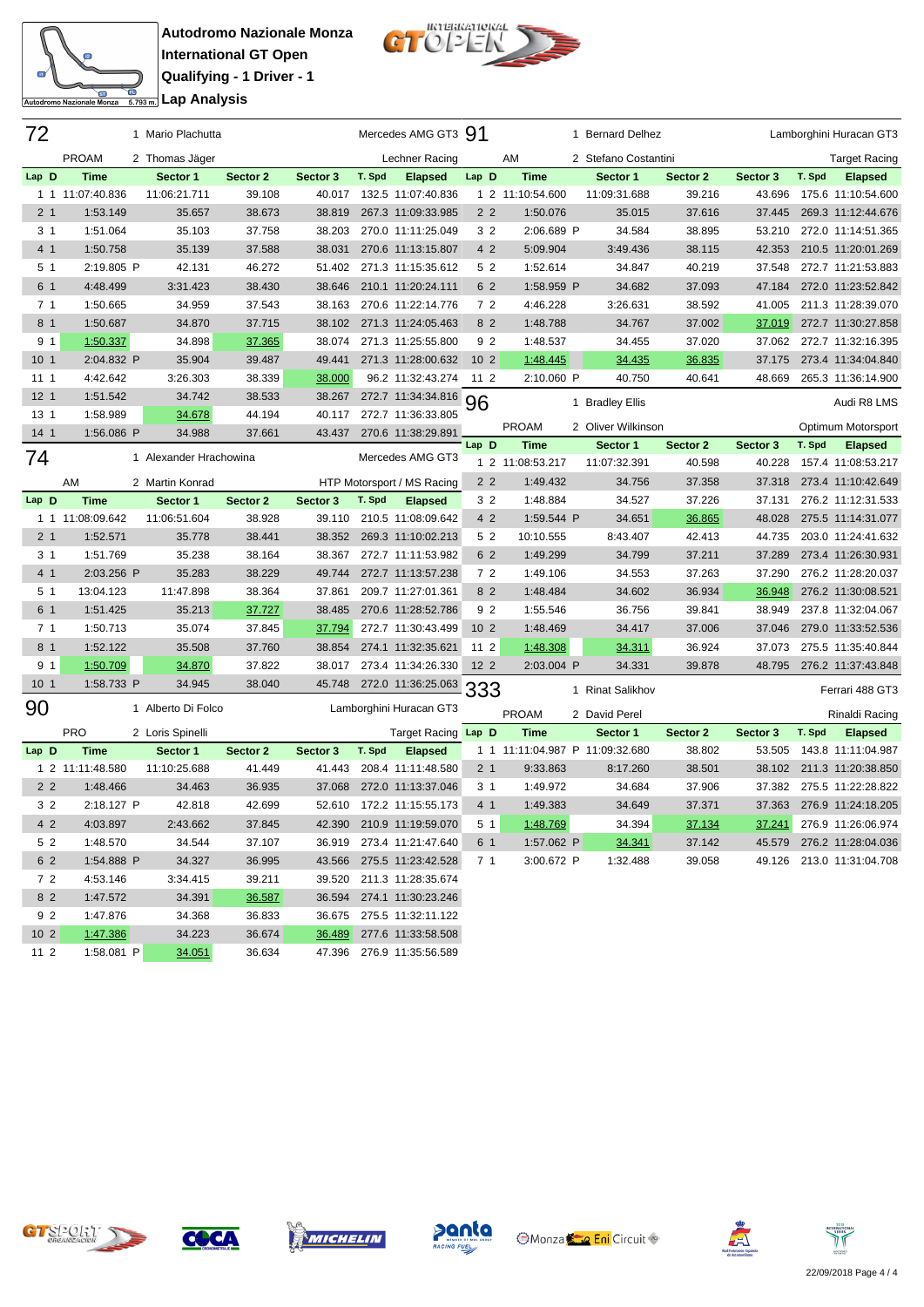



|                |                | Sector - 1               |        |                | Sector - 2               |             |                | Sector - 3               |        |                |                | <b>Ideal Lap vs Best Lap</b> |                                |                          |
|----------------|----------------|--------------------------|--------|----------------|--------------------------|-------------|----------------|--------------------------|--------|----------------|----------------|------------------------------|--------------------------------|--------------------------|
| <b>Clas</b>    | N <sub>o</sub> | <b>Driver</b>            | Time   | N <sup>o</sup> | <b>Driver</b>            | <b>Time</b> | N <sup>o</sup> | <b>Driver</b>            | Time   | <b>Clas</b>    | N <sub>o</sub> | <b>Driver</b>                | <b>Ideal Lap Best Lap Clas</b> |                          |
| $\mathbf{1}$   | 11             | Daniele Di Amato         | 34.037 | 11             | Daniele Di Amato         | 36.210      | 63             | Giovanni Venturini       | 36.343 | $\mathbf{1}$   | 11             | Daniele Di Amato             | 1:46.708 1:46.780              | $\overline{\mathbf{1}}$  |
| $\overline{2}$ | 52             | <b>Eddie Cheever III</b> | 34.049 | 63             | Giovanni Venturini       | 36.283      | 20             | Tom Onslow-Cole          | 36.349 | $\overline{2}$ | 63             | Giovanni Venturini           | 1:46.785 1:46.785              | $\overline{\phantom{0}}$ |
| 3              | 90             | Loris Spinelli           | 34.051 | 25             | Riccardo Agostini        | 36.295      | 27             | Fabrizio Crestani        | 36.451 | 3              | 90             | Loris Spinelli               | 1:47.127 1:47.386              | $\overline{7}$           |
| $\overline{4}$ | 33             | Dominik Schwager         | 34.111 | 12             | Damiano Fioravanti       | 36.401      | 11             | Daniele Di Amato         | 36.461 | 4              | 20             | Tom Onslow-Cole              | 1:47.212 1:47.377              | - 6                      |
| 5              | 8              | <b>Bertrand Baguette</b> | 34.135 | 3              | Lourenço Beirão da Veiga | 36.405      | 90             | Loris Spinelli           | 36.489 | 5              | 25             | Riccardo Agostini            | 1:47.230 1:47.233              | $\overline{\mathbf{3}}$  |
| 6              | 63             | Giovanni Venturini       | 34.159 | 51             | <b>Mikkel Mac</b>        | 36.491      | 47             | Andrés Saravia           | 36.492 | 6              | 12             | Damiano Fioravanti           | 1:47.249 1:47.363              | $\overline{\phantom{a}}$ |
| $\overline{7}$ | 47             | Andrés Saravia           | 34.178 | 8              | <b>Bertrand Baguette</b> | 36.505      | $12 \,$        | Damiano Fioravanti       | 36.604 | $\overline{7}$ | 8              | <b>Bertrand Baguette</b>     | 1:47.259 1:47.422              | - 8                      |
| 8              | 3              | Lourenço Beirão da Veiga | 34.201 | 52             | <b>Eddie Cheever III</b> | 36.512      | 8              | <b>Bertrand Baguette</b> | 36.619 | 8              | 3              | Lourenço Beirão da Veiga     | 1:47.289 1:47.369              | - 5                      |
| 9              | 12             | Damiano Fioravanti       | 34.244 | 9              | Zdeno Mikulasko          | 36.569      | 25             | Riccardo Agostini        | 36.626 | 9              | 52             | Eddie Cheever III            | 1:47.359 1:47.504              | - 9                      |
| 10             | 20             | <b>Tom Onslow-Cole</b>   | 34.258 | 90             | Loris Spinelli           | 36.587      | 16             | Alan Hellmeister         | 36.632 | 10             | 47             | Andrés Saravia               | 1:47.364 1:47.627 12           |                          |
| 11             | 51             | Mikkel Mac               | 34.262 | 20             | <b>Tom Onslow-Cole</b>   | 36.605      | 3              | Lourenco Beirão da Veiga | 36.683 | 11             | 51             | Mikkel Mac                   | 1:47.442 1:47.552              | $-11$                    |
| 12             | 19             | Jiatong Liang            | 34.272 | 6              | Kang Ling                | 36.642      | 51             | <b>Mikkel Mac</b>        | 36.689 | 12             | 27             | <b>Fabrizio Crestani</b>     | 1:47.525 1:47.525              | $-10$                    |
| 13             | 28             | <b>Toby Sowery</b>       | 34.283 | 27             | <b>Fabrizio Crestani</b> | 36.675      | 6              | Kang Ling                | 36.698 | 13             | 6              | Kang Ling                    | 1:47.677 1:47.799              | - 13                     |
| 14             | 25             | Riccardo Agostini        | 34.309 | 47             | Andrés Saravia           | 36.694      | 52             | <b>Eddie Cheever III</b> | 36.798 | 14             | 33             | Dominik Schwager             | 1:47.770 1:47.824              | 14                       |
| 15             | 96             | <b>Oliver Wilkinson</b>  | 34.311 | 28             | <b>Toby Sowery</b>       | 36.750      | 28             | <b>Toby Sowery</b>       | 36.833 | 15             | 28             | <b>Toby Sowery</b>           | 1:47.866 1:48.011              | - 15                     |
| 16             | 6              | Kang Ling                | 34.337 | 16             | <b>Alan Hellmeister</b>  | 36.794      | 33             | Dominik Schwager         | 36.836 | 16             | 16             | Alan Hellmeister             | 1:48.091 1:48.668              | 20                       |
| 17             | 333            | <b>Rinat Salikhov</b>    | 34.341 | 33             | Dominik Schwager         | 36.823      | 96             | Oliver Wilkinson         | 36.948 | 17             | 96             | Oliver Wilkinson             | 1:48.124 1:48.308              | -16                      |
| 18             | 27             | <b>Fabrizio Crestani</b> | 34.399 | 91             | Stefano Costantini       | 36.835      | 91             | Stefano Costantini       | 37.019 | 18             | 9              | Zdeno Mikulasko              | 1:48.139 1:48.426              | 17                       |
| 19             | 9              | Zdeno Mikulasko          | 34.417 | 96             | Oliver Wilkinson         | 36.865      | 66             | Andrzej Lewandowski      | 37.129 | 19             | 91             | Stefano Costantini           | 1:48.289 1:48.445              | 18                       |
| 20             | 91             | Stefano Costantini       | 34.435 | 19             | Jiatong Liang            | 36.890      | 9              | Zdeno Mikulasko          | 37.153 | 20             | 19             | Jiatong Liang                | 1:48.336 1:48.602              | $-19$                    |
| 21             | 66             | Andrzej Lewandowski      | 34.585 | 71             | Alexander West           | 37.127      | 19             | Jiatong Liang            | 37.174 | 21             | 333            | <b>Rinat Salikhov</b>        | 1:48.716 1:48.769              | - 21                     |
| 22             | 7              | Márcio Basso             | 34.663 | 66             | Andrzej Lewandowski      | 37.128      | 333            | <b>Rinat Salikhov</b>    | 37.241 | 22             | 66             | Andrzej Lewandowski          | 1:48.842 1:48.855              | 22                       |
| 23             | 16             | Alan Hellmeister         | 34.665 | 333            | <b>Rinat Salikhov</b>    | 37.134      | 71             | Alexander West           | 37.250 | 23             | 71             | Alexander West               | 1:49.070 1:49.174              | - 23                     |
| 24             | 72             | Mario Plachutta          | 34.678 | 72             | Mario Plachutta          | 37.365      | 41             | Ricardo Baptista         | 37.619 | 24             | 41             | Ricardo Baptista             | 1:49.823 1:49.880              | 24                       |
| 25             | 71             | Alexander West           | 34.693 | 41             | Ricardo Baptista         | 37.418      | 74             | Alexander Hrachowina     | 37.794 | 25             | 72             | Mario Plachutta              | 1:50.043 1:50.337              | 25                       |
| 26             | 41             | Ricardo Baptista         | 34.786 | 7              | Márcio Basso             | 37.547      | $\overline{7}$ | Márcio Basso             | 37.994 | 26             |                | Márcio Basso                 | 1:50.204 1:50.456              | 26                       |
| 27             | 74             | Alexander Hrachowina     | 34.870 | 74             | Alexander Hrachowina     | 37.727      | 72             | Mario Plachutta          | 38.000 | 27             | 74             | Alexander Hrachowina         | 1:50.391 1:50.709              | -27                      |













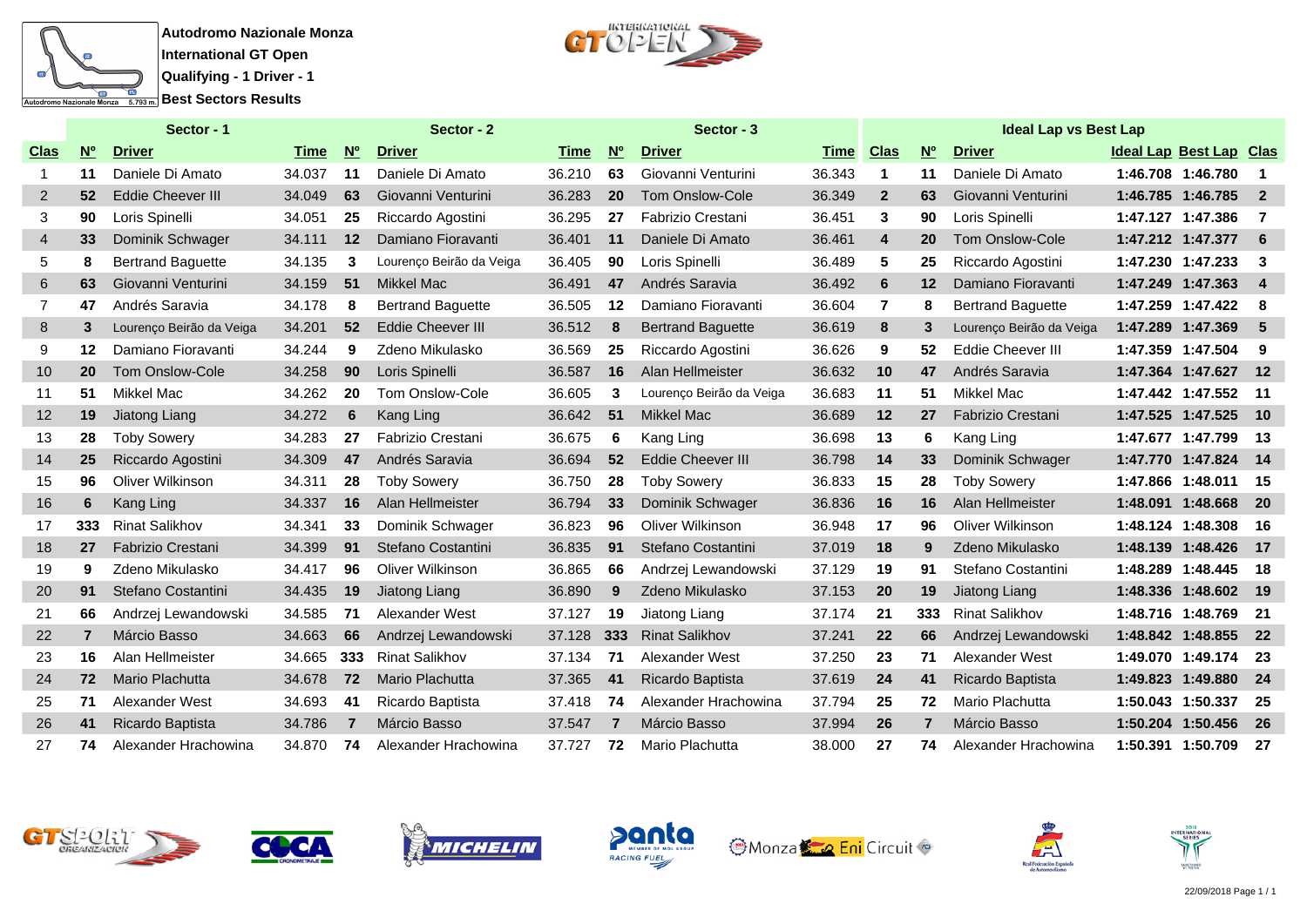



|           |       |                                      |            |                            |            |               |                            |            |               |                                |              |                | <b>Best 1</b>                                             |                | Best 2                 |                | Best 3                           |                 | <b>Best 4</b> |                         | Best 5       |            |
|-----------|-------|--------------------------------------|------------|----------------------------|------------|---------------|----------------------------|------------|---------------|--------------------------------|--------------|----------------|-----------------------------------------------------------|----------------|------------------------|----------------|----------------------------------|-----------------|---------------|-------------------------|--------------|------------|
| CI.       | N°    | Entrant/Team                         | Nat        | <b>Driver 1</b>            | <b>Nat</b> | <b>Status</b> | <b>Driver 2</b>            | <b>Nat</b> | <b>Status</b> | Vehicle                        | Cat          | <b>CI</b>      | <b>Time</b>                                               | Lap            | Time                   | Lap            | <b>Time</b>                      | Lap             | Time          | Lap                     | Time         | <b>Lap</b> |
|           | 11    | RS Racing                            | <b>ITA</b> | Daniele Di Amato           | <b>ITA</b> | Silver        | Andrea Montermini          | <b>ITA</b> | Gold          | Ferrari 488 GT3                | <b>PRO</b>   |                | 1:46.780                                                  | 10             | 1:47.193               | 6              | 1:47.679                         | 3               | 1:49.083      | 9                       | 1:51.820 2   |            |
|           | 63    | Imperiale Racing                     | <b>ITA</b> | Giovanni Venturini         | <b>ITA</b> | Gold          | Jeroen Mul                 | <b>NLD</b> | Silver        | Lamborghini Huracan GT3        | <b>PRO</b>   | $\mathcal{P}$  | 1:46.785                                                  |                | 11 1:47.146            |                | 10 1:47.706                      | $\overline{7}$  | 1:47.955      | -6                      | 1:54.407 2   |            |
|           | 25    | Imperiale Racing                     | ITA        | <b>Riccardo Agostini</b>   | <b>ITA</b> | Gold          | <b>Rik Breukers</b>        | <b>NLD</b> | Silver        | Lamborghini Huracan GT3        | <b>PRO</b>   | 3              | 1:47.233                                                  |                | 10 1:47.691            | - 6            | 1:48.254                         | 2               | 1:48.815      | -9                      | 1:50.950 3   |            |
|           | 12    | Ombra Racing                         |            | <b>ITA</b> Stefano Gattuso | <b>ITA</b> | Silver        | Damiano Fioravanti         | <b>ITA</b> | Silver        | Lamborghini Huracan GT3        | <b>PRO</b>   | 4              | 1:47.363                                                  |                | 10 1:47.460            |                | 11 1:47.921                      | 9               | 1:48.063      | 6                       | 1:48.211 5   |            |
|           |       | RACE / BMW Team Teo Martín           | <b>ESP</b> | Lourenço Beirão da Veiga   | PRT        | Silver        | Juan Cruz Álvarez          | <b>ARG</b> | Silver        | BMW M6 GT3                     | <b>PRO</b>   | 5              | 1:47.369 11 1:48.117 8 1:51.738 12 1:52.461               |                |                        |                |                                  |                 |               | 13                      | 1:55.693 6   |            |
|           |       | <b>SPS Automotive Performance</b>    |            | DEU Valentin Pierburg      | <b>DEU</b> | <b>Bronze</b> | <b>Tom Onslow-Cole</b>     | <b>GBR</b> | Gold          | Mercedes AMG GT3               | <b>PROAM</b> | -1             |                                                           |                | 1:47.377 11 1:47.450   |                | 12 1:47.771 10                   |                 | 1:48.027      | $\overline{7}$          | 1:48.085 6   |            |
|           | 90    | <b>Target Racing</b>                 |            | ITA Alberto Di Folco       | <b>ITA</b> | Silver        | <b>Loris Spinelli</b>      | ITA        | Silver        | Lamborghini Huracan GT3        | <b>PRO</b>   | 6              | 1:47.386                                                  |                |                        |                | 10 1:47.572 8 1:47.876           | 9               | 1:48.570      | - 5                     | 1:54.888 6   |            |
| 8         |       | Honda Racing Team JAS                | <b>ITA</b> | <b>Bertrand Baquette</b>   | <b>BEL</b> |               | Platinum Esteban Guerrieri | <b>ARG</b> | Gold          | Honda NSX GT3                  | <b>PRO</b>   |                | 1:47.422                                                  | 9              | 1:47.436               |                | 10 1:47.577                      | 8               | 1:48.088      | $\overline{2}$          | 1:48.359 5   |            |
| 9         | 52    | Luzich Racing                        | USA        | <b>Eddie Cheever III</b>   | <b>ITA</b> | Silver        | Nicklas Nielsen            | <b>DNK</b> | Bronze        | Ferrari 488 GT3                | <b>PROAM</b> | 2              | 1:47.504 11 1:47.599                                      |                |                        |                | 10 1:47.769                      | -6              | 1:48.346      | - 5                     | 1:49.091 2   |            |
|           | 10 27 | Daiko Lazarus Racing                 |            | ITA Fabrizio Crestani      | <b>ITA</b> | Silver        | <b>Miquel Ramos</b>        | <b>PRT</b> | <b>Bronze</b> | Lamborghini Huracan GT3        | <b>PROAM</b> | $\mathbf{B}$   | 1:47.525                                                  | 8              | 1:47.932               |                | 4 1:48.046                       | 5               | 1:48.153      | - 3                     | 1:51.471 9   |            |
| 11        | 51    | Luzich Racing                        |            | USA Alessandro Pier Guidi  | ITA        |               | Platinum Mikkel Mac        | <b>DNK</b> | Gold          | Ferrari 488 GT3                | <b>PRO</b>   | 8              | 1:47.552                                                  |                | 1:47.650               |                | 10 1:47.742 11 1:47.886          |                 |               | -8                      | 1:48.120 6   |            |
|           | -47   | RACE / BMW Team Teo Martín           |            | ESP Fran Rueda             | <b>ESP</b> | Silver        | Andrés Saravia             | <b>GTM</b> | Silver        | BMW M6 GT3                     | <b>PRO</b>   | 9              | 1:47.627                                                  | 9              | 1:47.688               |                | 10 1:47.725 11                   |                 | 1:48.669      | - 5                     | 1:48.956 2   |            |
|           | - 6   | Vincenzo Sospiri Racing              |            | <b>ITA</b> Nicolas Costa   | <b>BRA</b> | Silver        | <b>Kang Ling</b>           | <b>CHN</b> | Silver        | Lamborghini Huracan GT3        | <b>PRO</b>   | 10             | 1:47.799                                                  | -9             | 1:48.204               |                | 10 1:48.333                      | -6              | 1:48.627      | 2                       | 1:51.704 3   |            |
| 14        | 33    | Rinaldi Racing                       |            | <b>DEU</b> Christian Hook  | <b>DEU</b> | <b>Bronze</b> | <b>Dominik Schwager</b>    | <b>DEU</b> | Gold          | Ferrari 488 GT3                | <b>PROAM</b> | $\overline{A}$ | 1:47.824                                                  | -9             | 1:48.125               | $\overline{4}$ | 1:48.226                         | $5\overline{5}$ | 1:48.316      | $\overline{\mathbf{3}}$ | 1:48.335 2   |            |
|           | 28    | Daiko Lazarus Racing                 | ITA.       | <b>Toby Sowery</b>         | <b>GBR</b> | Silver        | Giuseppe Cipriani          | <b>ITA</b> | <b>Bronze</b> | Lamborghini Huracan GT3        | PROAM        | 5              | 1:48.011                                                  | $\overline{7}$ | 1:48.216 9             |                | 1:48.234                         | 3               | 1:48.631      | -4                      | 1:48.783 2   |            |
| 16        | - 96  | Optimum Motorsport                   |            | <b>GBR</b> Bradley Ellis   | <b>GBR</b> | Silver        | <b>Oliver Wilkinson</b>    | <b>GBR</b> |               | Bronze Audi R8 LMS             | <b>PROAM</b> | - 6            | 1:48.308 11 1:48.469                                      |                |                        |                | 10 1:48.484                      | 8               | 1:48.884      | $\mathbf{3}$            | 1:49.106 7   |            |
|           | 9     | <b>ARC Bratislava</b>                |            | SVK Miro Konôpka           | <b>SVK</b> | <b>Bronze</b> | Zdeno Mikulasko            | <b>SVK</b> |               | Bronze Lamborghini Huracan GT3 | AM           |                | 1:48.426                                                  | 4              | 1:48.966               | $\overline{2}$ | 1:49.318                         | 3               | 1:49.469      |                         | 1:50.435 8   |            |
| 18        | 91    | <b>Target Racing</b>                 |            | <b>ITA</b> Bernard Delhez  | <b>BEL</b> | <b>Bronze</b> | <b>Stefano Costantini</b>  | <b>ITA</b> | <b>Bronze</b> | Lamborghini Huracan GT3        | AM.          | 2              | 1:48.445                                                  |                | 10 1:48.537            | -9             | 1:48.788                         | 8               | 1:50.076      | $\overline{2}$          | $1:52.614$ 5 |            |
|           | 19    | Imperiale Racing                     | ITA.       | Jiatong Liang              | <b>CHN</b> | Bronze        | Raffaele Giammaria         | ITA        | Gold          | Lamborghini Huracan GT3        | PROAM        | 7              | 1:48.602 10 1:48.648 11 1:49.175 9 1:49.978 6 1:50.099 12 |                |                        |                |                                  |                 |               |                         |              |            |
| <b>20</b> | 16    | <b>Drivex School</b>                 |            | ESP Marcelo Hahn           | <b>BRA</b> | <b>Bronze</b> | <b>Alan Hellmeister</b>    | <b>BRA</b> | Silver        | Mercedes AMG GT3               | <b>PROAM</b> | 8              | $1:48.668$ 2                                              |                |                        |                |                                  |                 |               |                         |              |            |
| 21        |       | 333 Rinaldi Racing                   |            | DEU Rinat Salikhov         | <b>RUS</b> | <b>Bronze</b> | David Perel                | ZAF        | Silver        | Ferrari 488 GT3                | PROAM        | 9              | 1:48.769                                                  | -5             | 1:49.383               | $\overline{4}$ | 1:49.972                         | -3              | 1:57.062      | -6                      | 3:00.672 7   |            |
| 22        | -66   | Vincenzo Sospiri Racing              |            | ITA Giulio Borlenghi       | <b>BRA</b> | <b>Bronze</b> | Andrzei Lewandowski        | <b>POL</b> |               | Bronze Lamborghini Huracan GT3 | AM           | $\mathcal{B}$  | 1:48.855                                                  | $5^{\circ}$    | 1:49.280               |                | 3 1:49.324                       | 2               | 1:49.340      | $\overline{4}$          | 2:10.874 6   |            |
| 23        | 71    | Luzich Racing                        |            | USA Alexander West         | SWE        | Bronze        | Michele Rugolo             | ITA        | Gold          | Ferrari 488 GT3                | <b>PROAM</b> | 10             |                                                           |                |                        |                | 1:49.174 10 1:49.280 12 1:49.618 | $\overline{7}$  | 1:49.747 11   |                         | 1:49.750 6   |            |
| 24        | 41    | <b>Drivex School</b>                 | <b>ESP</b> | Duarte Félix Da Costa      | <b>PRT</b> | <b>Bronze</b> | <b>Ricardo Baptista</b>    | <b>BRA</b> | <b>Bronze</b> | Mercedes AMG GT3               | <b>AM</b>    | 4              | 1:49.880                                                  | 13             | 1:50.479               | -9             | 1:50.683                         | $\overline{7}$  | 1:50.938      | $\overline{4}$          | 1:51.429 3   |            |
|           | 72    | Lechner Racing                       | AUT        | <b>Mario Plachutta</b>     | <b>AUT</b> | Bronze        | Thomas Jäger               | DEU        | Gold          | Mercedes AMG GT3               | <b>PROAM</b> | -11            | 1:50.337                                                  | -9             | 1:50.665               | $\overline{7}$ | 1:50.687                         | 8               | 1:50.758      | -4                      | 1:51.064 3   |            |
|           |       | RACE / BMW Team Teo Martín           | <b>ESP</b> | <b>Márcio Basso</b>        | <b>BRA</b> | <b>Bronze</b> | <b>Guilherme Salas</b>     | <b>BRA</b> |               | Bronze BMW M6 GT3              | AM.          | 5              | 1:50.456                                                  | 12             | 1:50.541  11  1:50.666 |                |                                  | $\overline{7}$  | 1:50.734      | -8                      | 1:50.768 4   |            |
| 27        |       | <b>74</b> HTP Motorsport / MS Racing |            | Alexander Hrachowina       | AUT        |               | Bronze Martin Konrad       | AUT        |               | Bronze Mercedes AMG GT3        | AM           | 6              | 1:50.709 9                                                |                | 1:50.713               | $\overline{7}$ | 1:51.425                         | - 6             | 1:51.769      | -3                      | $1:52.122$ 8 |            |













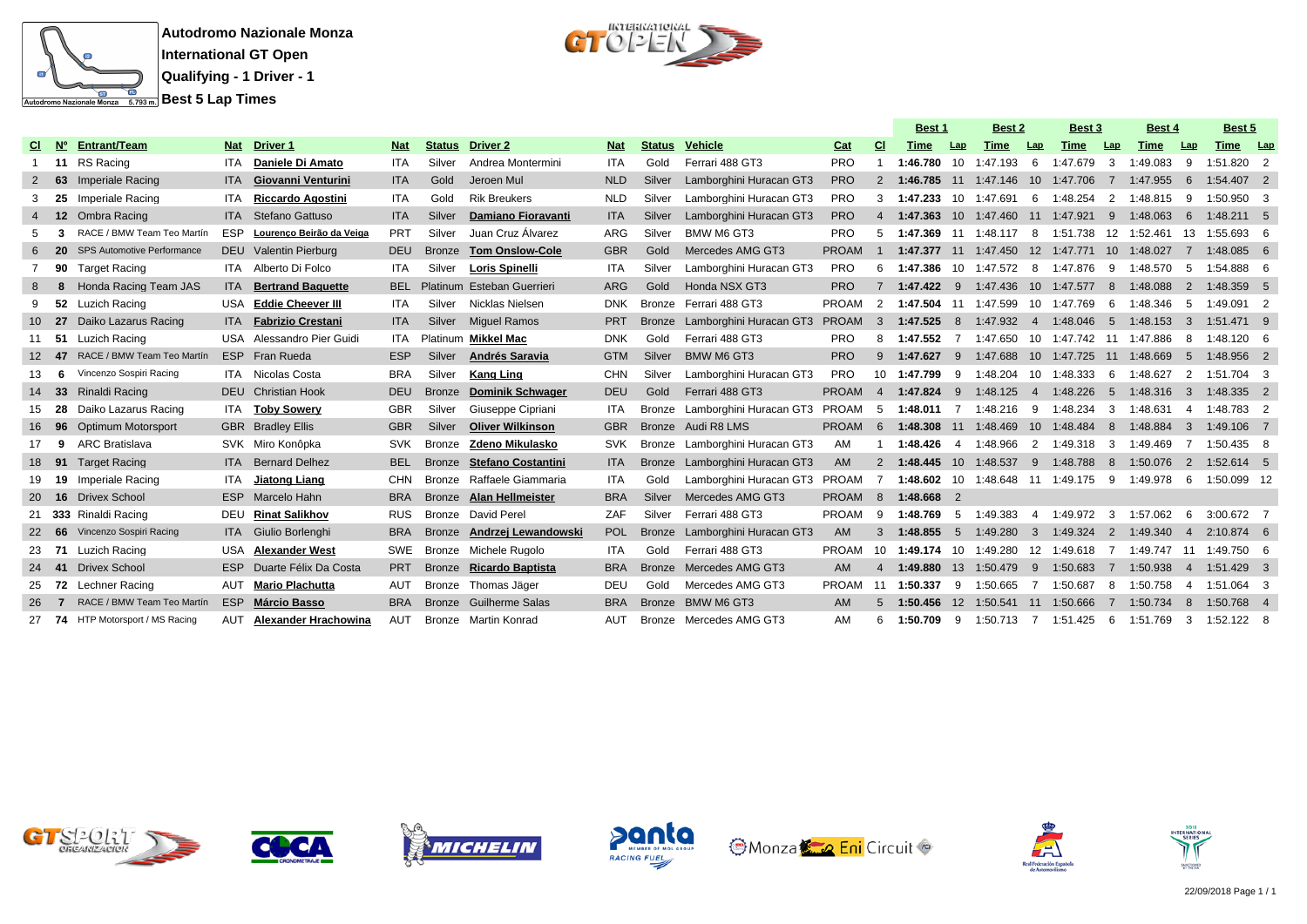

 $\begin{array}{c} \text{interference} \\ \text{C} \\ \end{array}$ 

|           |      |                               |            |                              |            |               |                            |            |               |                                |              |                | Top 1 |                   | Top 2 |                        | Top 3                             |                 | Top 4 |                          | Top 5 |                 |            |
|-----------|------|-------------------------------|------------|------------------------------|------------|---------------|----------------------------|------------|---------------|--------------------------------|--------------|----------------|-------|-------------------|-------|------------------------|-----------------------------------|-----------------|-------|--------------------------|-------|-----------------|------------|
| <b>CI</b> | N°   | <b>Entrant/Team</b>           |            | Nat Driver 1                 | <b>Nat</b> | <b>Status</b> | Driver 2                   | <b>Nat</b> | <b>Status</b> | <b>Vehicle</b>                 | Cat          | <b>CI</b>      | Km/h  | Lap               |       |                        | <u>Km/h Lap Km/h Lap Km/h Lap</u> |                 |       |                          | Km/h  | Lap             | <b>Avg</b> |
|           | 47   | RACE / BMW Team Teo Martín    |            | ESP Fran Rueda               | <b>ESP</b> | Silver        | Andrés Saravia             | <b>GTM</b> | Silver        | BMW M6 GT3                     | <b>PRO</b>   |                | 280.5 | 10                | 279.0 | 11                     | 279.0                             | 12              | 278.3 | -7                       | 277.6 | 6               | 278.9      |
|           |      | RACE / BMW Team Teo Martín    |            | ESP Lourenço Beirão da Veiga | <b>PRT</b> | Silver        | Juan Cruz Álvarez          | <b>ARG</b> | Silver        | BMW M6 GT3                     | <b>PRO</b>   | $\overline{2}$ | 279.7 | 12 <sup>2</sup>   | 279.0 | $\overline{7}$         | 279.0                             | 11              | 278.3 | $\overline{4}$           | 278.3 | 13              | 278.9      |
| 3         |      | 12 Ombra Racing               |            | <b>ITA</b> Stefano Gattuso   | <b>ITA</b> | Silver        | Damiano Fioravanti         | <b>ITA</b> | Silver        | Lamborghini Huracan GT3        | <b>PRO</b>   | 3              | 279.7 | $12 \overline{ }$ | 279.0 | 11                     | 278.3                             | - 7             | 277.6 | 9                        | 277.6 | 10              | 278.4      |
|           | 8    | Honda Racing Team JAS         | ITA.       | <b>Bertrand Baquette</b>     | <b>BEL</b> |               | Platinum Esteban Guerrieri | <b>ARG</b> | Gold          | Honda NSX GT3                  | <b>PRO</b>   | $\overline{4}$ | 279.0 | 6                 | 279.0 | 10 <sup>°</sup>        | 278.3                             | 3               | 277.6 | 5                        | 276.9 | 9               | 278.2      |
|           | 96   | Optimum Motorsport            |            | <b>GBR</b> Bradley Ellis     | <b>GBR</b> | Silver        | <b>Oliver Wilkinson</b>    | <b>GBR</b> | Bronze        | Audi R8 LMS                    | <b>PROAM</b> |                | 279.0 | 10                | 276.2 | 3                      | 276.2                             |                 | 276.2 | 8                        | 276.2 | 12              | 276.7      |
|           | 6    | Vincenzo Sospiri Racing       |            | <b>ITA</b> Nicolas Costa     | <b>BRA</b> | Silver        | <b>Kang Ling</b>           | <b>CHN</b> | Silver        | Lamborghini Huracan GT3        | <b>PRO</b>   | 5              | 278.3 | $\overline{4}$    | 275.5 | 3                      | 274.8                             | 10              | 274.1 | 9                        | 274.1 | 11              | 275.3      |
|           | 9    | ARC Bratislava                |            | SVK Miro Konôpka             | <b>SVK</b> | Bronze        | Zdeno Mikulasko            |            | <b>Bronze</b> | Lamborghini Huracan GT3        | AM           | -1             | 278.3 | 8                 | 277.6 | -4                     | 276.2                             | -9              | 274.1 | 3                        | 272.7 | 7               | 275.8      |
|           |      | 19 Imperiale Racing           |            | ITA Jiatong Liang            | <b>CHN</b> | <b>Bronze</b> | Raffaele Giammaria         | <b>ITA</b> | Gold          | Lamborghini Huracan GT3 PROAM  |              | $\overline{2}$ | 278.3 | 12                | 277.6 | 11                     | 276.9                             | 3               | 276.9 | $\overline{4}$           | 276.9 | $\overline{7}$  | 277.3      |
|           |      | 25 Imperiale Racing           | ITA.       | Riccardo Agostini            | <b>ITA</b> | Gold          | <b>Rik Breukers</b>        | <b>NLD</b> | Silver        | Lamborghini Huracan GT3        | <b>PRO</b>   | 6              | 278.3 | 3                 | 277.6 | 10                     | 276.2                             | -11             | 275.5 | $\boldsymbol{\varDelta}$ | 275.5 | 9               | 276.6      |
|           | 28   | Daiko Lazarus Racing          | ITA.       | <b>Toby Sowery</b>           | <b>GBR</b> | Silver        | Giuseppe Cipriani          | <b>ITA</b> | <b>Bronze</b> | Lamborghini Huracan GT3 PROAM  |              | -3             | 278.3 | 11                | 276.9 | 8                      | 276.9                             | 10 <sup>°</sup> | 276.2 | 5                        | 276.2 |                 | 276.9      |
| 11        |      | 52 Luzich Racing              | USA        | <b>Eddie Cheever III</b>     | <b>ITA</b> | Silver        | Nicklas Nielsen            | <b>DNK</b> |               | Bronze Ferrari 488 GT3         | PROAM        | $\overline{4}$ | 277.6 | 11                | 276.9 | 12                     | 276.2                             | 6               | 276.2 | 10                       | 275.5 | 9               | 276.4      |
|           |      | 12 66 Vincenzo Sospiri Racing |            | ITA Giulio Borlenghi         | <b>BRA</b> | <b>Bronze</b> | Andrzej Lewandowski        | <b>POL</b> |               | Bronze Lamborghini Huracan GT3 | <b>AM</b>    | 2              | 277.6 | $\mathbf{3}$      | 276.2 | -5                     | 275.5                             | 2               | 274.1 | $\overline{4}$           | 274.1 | $6\overline{6}$ | 275.5      |
| 13        |      | 90 Target Racing              | ITA        | Alberto Di Folco             | <b>ITA</b> | Silver        | <b>Loris Spinelli</b>      | <b>ITA</b> | Silver        | Lamborghini Huracan GT3        | <b>PRO</b>   |                | 277.6 | -10               | 276.9 | 11                     | 275.5                             | 6               | 275.5 | 9                        | 274.1 | 8               | 275.9      |
|           |      | 33 Rinaldi Racing             |            | <b>DEU</b> Christian Hook    | <b>DEU</b> | <b>Bronze</b> | <b>Dominik Schwager</b>    | <b>DEU</b> | Gold          | Ferrari 488 GT3                | <b>PROAM</b> | -5             | 276.9 | 9                 | 275.5 | -5                     | 275.5                             | 10 <sup>1</sup> | 274.8 | $\mathbf{3}$             | 274.8 | $\overline{4}$  | 275.5      |
| 15        |      | 51 Luzich Racing              |            | USA Alessandro Pier Guidi    | ITA        |               | Platinum Mikkel Mac        | <b>DNK</b> | Gold          | Ferrari 488 GT3                | PRO          | 8              | 276.9 | 8                 | 276.2 | 3                      | 276.2                             | -4              | 276.2 | -6                       | 275.5 | 9               | 276.2      |
| 16        |      | 63 Imperiale Racing           |            | ITA Giovanni Venturini       | <b>ITA</b> | Gold          | Jeroen Mul                 | <b>NLD</b> | Silver        | Lamborghini Huracan GT3        | <b>PRO</b>   | 9              | 276.9 | 2                 | 276.9 | $\boldsymbol{\Lambda}$ | 276.9                             | 11              | 276.9 | 12                       | 276.2 |                 | 276.7      |
|           |      | 17 333 Rinaldi Racing         |            | DEU Rinat Salikhov           | <b>RUS</b> | Bronze        | David Perel                | ZAF        | Silver        | Ferrari 488 GT3                | <b>PROAM</b> | -6             | 276.9 | 4                 | 276.9 | -5                     | 276.2                             | 6               | 275.5 | 3                        | 213.0 |                 | 263.7      |
| 18.       | 7    | RACE / BMW Team Teo Martín    |            | ESP Márcio Basso             | <b>BRA</b> | <b>Bronze</b> | <b>Guilherme Salas</b>     | <b>BRA</b> | <b>Bronze</b> | BMW M6 GT3                     | <b>AM</b>    | 3              | 276.2 | $\overline{4}$    | 275.5 | 3                      | 274.8                             | 8               | 274.8 | 12                       | 274.1 | 5               | 275.0      |
|           |      | 19 11 RS Racing               | ITA        | Daniele Di Amato             | <b>ITA</b> | Silver        | Andrea Montermini          | <b>ITA</b> | Gold          | Ferrari 488 GT3                | <b>PRO</b>   | 10             | 276.2 | 11                | 275.5 | 10                     | 274.8                             | -6              | 274.8 | -7                       | 274.1 | 3               | 275.0      |
|           | - 20 | SPS Automotive Performance    |            | DEU Valentin Pierburg        | <b>DEU</b> | <b>Bronze</b> | <b>Tom Onslow-Cole</b>     | <b>GBR</b> | Gold          | Mercedes AMG GT3               | <b>PROAM</b> | $\overline{7}$ | 276.2 | $\overline{7}$    | 275.5 | $\overline{4}$         | 274.8                             | $\mathbf{3}$    | 274.8 | 6                        | 274.8 | 8               | 275.2      |
| 21        | 27   | Daiko Lazarus Racing          | ITA        | <b>Fabrizio Crestani</b>     | ITA        | Silver        | Miguel Ramos               | <b>PRT</b> | <b>Bronze</b> | Lamborghini Huracan GT3        | PROAM        | - 8            | 276.2 | 9                 | 276.2 | 10                     | 274.8                             | 8               | 272.7 | 5                        | 272.7 | 6               | 274.5      |
| <b>22</b> | 71   | <b>Luzich Racing</b>          | USA.       | <b>Alexander West</b>        | <b>SWE</b> | <b>Bronze</b> | Michele Rugolo             | <b>ITA</b> | Gold          | Ferrari 488 GT3                | <b>PROAM</b> | -9             | 275.5 | 6                 | 275.5 | $\overline{7}$         | 275.5                             | 8               | 274.1 | 3                        | 274.1 | $\overline{4}$  | 274.9      |
| 23        | 16   | <b>Drivex School</b>          |            | ESP Marcelo Hahn             | <b>BRA</b> | Bronze        | <b>Alan Hellmeister</b>    | <b>BRA</b> | Silver        | Mercedes AMG GT3               | PROAM        | 10             | 274.8 | 3                 | 270.0 | 2                      | 201.4                             |                 |       |                          |       |                 | 248.7      |
| 24        |      | 74 HTP Motorsport / MS Racing |            | AUT Alexander Hrachowina     | <b>AUT</b> |               | Bronze Martin Konrad       | <b>AUT</b> | <b>Bronze</b> | Mercedes AMG GT3               | <b>AM</b>    | 4              | 274.1 | 8                 | 273.4 | 9                      | 272.7                             | $\mathbf{3}$    | 272.7 | $\overline{4}$           | 272.7 | 7               | 273.1      |
| 25        |      | 91 Target Racing              |            | <b>ITA</b> Bernard Delhez    | <b>BEL</b> | Bronze        | <b>Stefano Costantini</b>  | <b>ITA</b> | Bronze        | Lamborghini Huracan GT3        | AM           | 5              | 273.4 | 10                | 272.7 | .5                     | 272.7                             | 8               | 272.7 | 9                        | 272.0 | 3               | 272.7      |
|           |      | 26 72 Lechner Racing          |            | <b>AUT</b> Mario Plachutta   | <b>AUT</b> | <b>Bronze</b> | Thomas Jäger               | <b>DEU</b> | Gold          | Mercedes AMG GT3               | PROAM        | 11             | 272.7 | 12 <sup>2</sup>   | 272.7 | 13                     | 271.3                             | $5\overline{5}$ | 271.3 | 8                        | 271.3 | $\mathbf{q}$    | 271.9      |
| 27        |      | 41 Drivex School              | <b>ESP</b> | Duarte Félix Da Costa        | <b>PRT</b> | Bronze        | <b>Ricardo Baptista</b>    | <b>BRA</b> | Bronze        | Mercedes AMG GT3               | AM           | 6              | 271.3 | 3                 | 271.3 | 4                      | 271.3                             | 14              | 270.6 | 13                       | 270.0 | 8               | 270.9      |















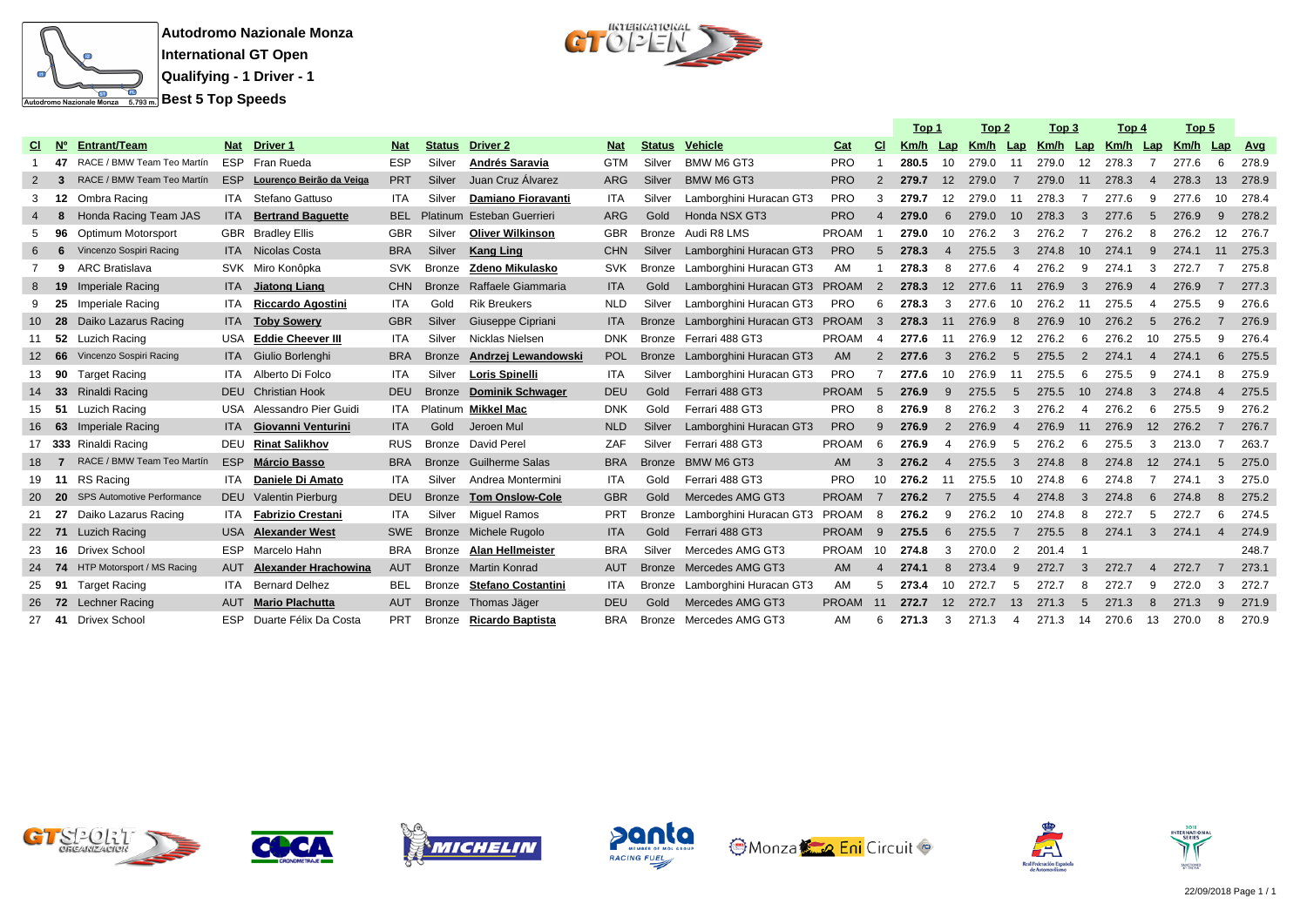



| Lap             | Time of Day     | <b>Session Time</b> | N° | <b>Entrant/Team</b>     |            | Nat Driver 1                  | <b>Nat</b> |               | <b>Status</b> Driver 2                | <b>Nat</b> |        | Status Vehicle                 | Cat          | Time           | Km/h  |
|-----------------|-----------------|---------------------|----|-------------------------|------------|-------------------------------|------------|---------------|---------------------------------------|------------|--------|--------------------------------|--------------|----------------|-------|
| $\mathcal{P}$   | 11:09:01.803    | 4:01.803            | 16 | Drivex School           |            | ESP Marcelo Hahn              | <b>BRA</b> | <b>Bronze</b> | <b>Alan Hellmeister</b>               | <b>BRA</b> | Silver | Mercedes AMG GT3               | <b>PROAM</b> | 1:48.668       | 191.9 |
|                 | 11:10:32.217    | 5:32.217            | 25 | Imperiale Racing        | ITA.       | Riccardo Agostini             | ITA.       | Gold          | <b>Rik Breukers</b>                   | <b>NLD</b> | Silver | Lamborghini Huracan GT3        | <b>PRO</b>   | 1:48.254       | 192.6 |
| 3 <sup>1</sup>  | 11:11:32.799    | 6:32.799            |    | 28 Daiko Lazarus Racing |            | ITA Toby Sowery               | GBR        | Silver        | Giuseppe Cipriani                     | <b>ITA</b> |        | Bronze Lamborghini Huracan GT3 |              | PROAM 1:48.234 | 192.6 |
|                 | 11:11:44.109    | 6:44.109            | 8. | Honda Racing Team JAS   |            | <b>ITA</b> Bertrand Baquette  |            |               | <b>BEL</b> Platinum Esteban Guerrieri | ARG        | Gold   | Honda NSX GT3                  | <b>PRO</b>   | 1:48.088       | 192.9 |
| 3 <sup>1</sup>  | 11:12:08.360    | 7:08.360            |    | 11 RS Racing            |            | ITA Daniele Di Amato          | ITA.       | Silver        | Andrea Montermini                     | ITA.       | Gold   | Ferrari 488 GT3                | PRO          | 1:47.679       | 193.6 |
| 6.              | 11:21:31.763    | 16:31.763           | 11 | RS Racing               | <b>ITA</b> | Daniele Di Amato              | ITA.       | Silver        | Andrea Montermini                     | <b>ITA</b> | Gold   | Ferrari 488 GT3                | <b>PRO</b>   | 1:47.193       | 194.5 |
| 10 <sup>1</sup> | 11:32:29.100    | 27:29.100           | 63 | Imperiale Racing        |            | <b>ITA</b> Giovanni Venturini | <b>ITA</b> | Gold          | Jeroen Mul                            | NLD        | Silver | Lamborghini Huracan GT3        | <b>PRO</b>   | 1:47.146       | 194.6 |
| 11              | 11:34:15.885    | 29:15.885           | 63 | Imperiale Racing        | ITA.       | Giovanni Venturini            | <b>ITA</b> | Gold          | Jeroen Mul                            | <b>NLD</b> | Silver | Lamborghini Huracan GT3        | <b>PRO</b>   | 1:46.785       | 195.2 |
|                 | 10 11:34:36.755 | 29:36.755           |    | 11 RS Racing            | ITA.       | Daniele Di Amato              | ITA.       | Silver        | Andrea Montermini                     | <b>ITA</b> | Gold   | Ferrari 488 GT3                | <b>PRO</b>   | 1:46.780       | 195.3 |













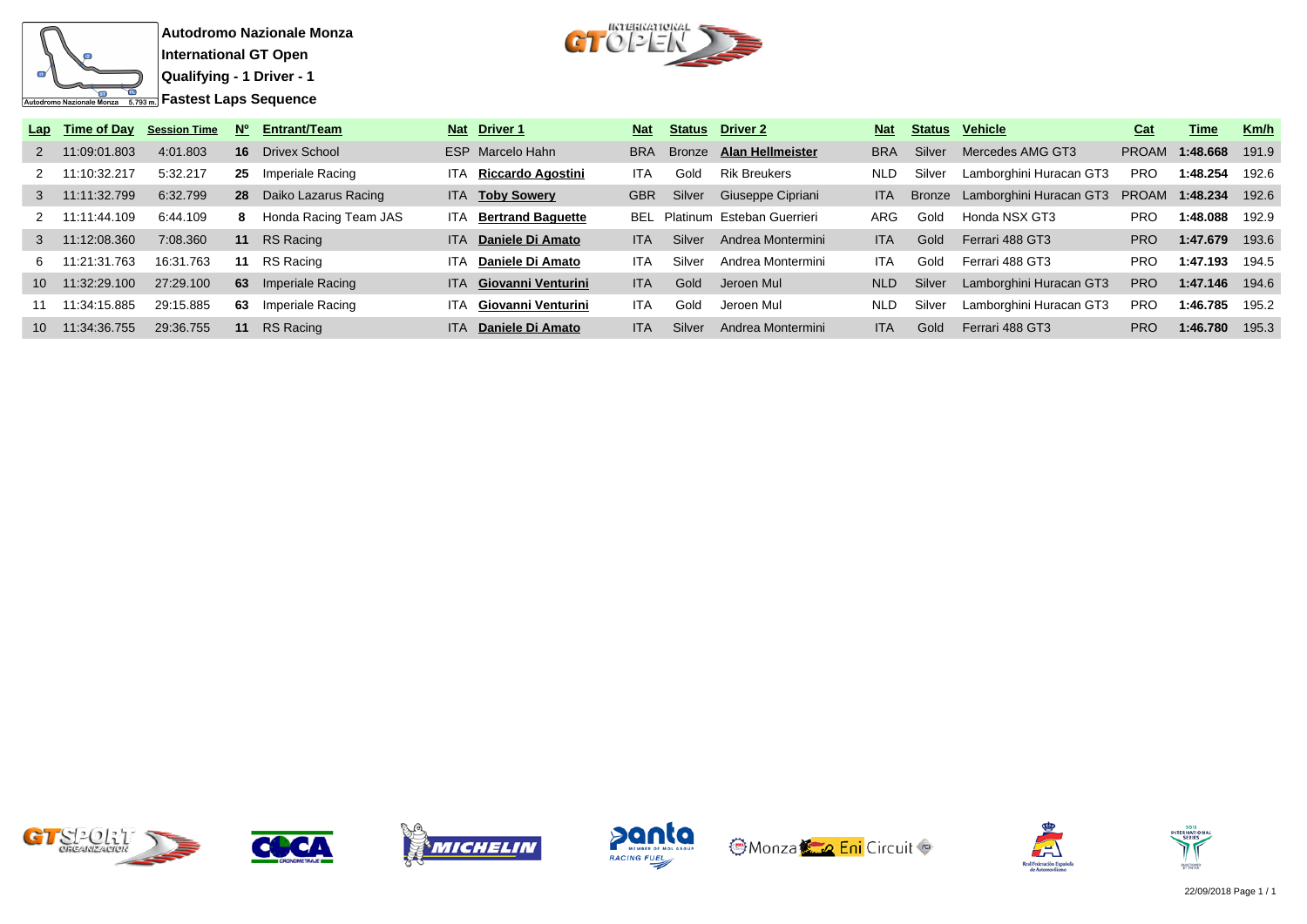



|    | <b>Entrant/Team</b>                                     | Nat | Driver <sub>1</sub>             | <b>Nat</b> | <b>Status</b> | Driver <sub>2</sub>        | <b>Nat</b> | <b>Status</b> | <b>Vehicle</b>                                                | Cat        | Km/h | <b>Session</b>                        |
|----|---------------------------------------------------------|-----|---------------------------------|------------|---------------|----------------------------|------------|---------------|---------------------------------------------------------------|------------|------|---------------------------------------|
| 47 | RACE / BMW Team Teo Martín ESP Fran Rueda               |     |                                 | <b>ESP</b> | Silver        | Andrés Saravia             | <b>GTM</b> | Silver        | BMW M6 GT3                                                    | <b>PRO</b> |      | 280.5 Qualifying - 1 Driver - 1       |
| 3  | RACE / BMW Team Teo Martín ESP Lourenço Beirão da Veiga |     |                                 | <b>PRT</b> | Silver        | Juan Cruz Álvarez          | <b>ARG</b> | Silver        | <b>BMW M6 GT3</b>                                             | <b>PRO</b> |      | 279.7 Qualifying - 1 Driver - 1       |
|    | 12 Ombra Racing                                         |     | ITA Stefano Gattuso             | ITA.       | Silver        | Damiano Fioravanti         | <b>ITA</b> | Silver        | Lamborghini Huracan GT3                                       | <b>PRO</b> |      | 279.7 Qualifying - 1 Driver - 1       |
|    | 90 Target Racing                                        |     | <b>ITA</b> Alberto Di Folco     | <b>ITA</b> | Silver        | Loris Spinelli             | <b>ITA</b> | Silver        | Lamborghini Huracan GT3                                       | <b>PRO</b> |      | 279.0 Free Practice - 1               |
| 20 | <b>SPS Automotive Performance</b>                       |     | DEU Valentin Pierburg           | DEU        | <b>Bronze</b> | Tom Onslow-Cole            | <b>GBR</b> | Gold          | Mercedes AMG GT3                                              | PROAM      |      | 279.0 Free Practice - 1               |
|    | Honda Racing Team JAS                                   |     | ITA Bertrand Baguette           | <b>BEL</b> |               | Platinum Esteban Guerrieri | ARG        | Gold          | Honda NSX GT3                                                 | <b>PRO</b> |      | 279.0 Free Practice - 2               |
| 96 | Optimum Motorsport                                      |     | <b>GBR</b> Bradley Ellis        | <b>GBR</b> | Silver        | Oliver Wilkinson           | <b>GBR</b> | Bronze        | Audi R8 LMS                                                   |            |      | PROAM 279.0 Qualifying - 1 Driver - 1 |
|    | 25 Imperiale Racing                                     |     | ITA Riccardo Agostini           | <b>ITA</b> | Gold          | <b>Rik Breukers</b>        | <b>NLD</b> | Silver        | Lamborghini Huracan GT3                                       | <b>PRO</b> |      | 278.3 Free Practice - 1               |
| 6  | Vincenzo Sospiri Racing                                 |     | ITA Nicolas Costa               | <b>BRA</b> | Silver        | Kang Ling                  | <b>CHN</b> | Silver        | Lamborghini Huracan GT3                                       | <b>PRO</b> |      | 278.3 Free Practice - 2               |
|    | 52 Luzich Racing                                        |     | USA Eddie Cheever III           | <b>ITA</b> | Silver        | Nicklas Nielsen            | <b>DNK</b> | <b>Bronze</b> | Ferrari 488 GT3                                               |            |      | PROAM 278.3 Free Practice - 2         |
|    | 28 Daiko Lazarus Racing                                 |     | <b>ITA</b> Toby Sowery          | <b>GBR</b> | Silver        | Giuseppe Cipriani          | <b>ITA</b> | Bronze        | Lamborghini Huracan GT3 PROAM 278.3 Qualifying - 1 Driver - 1 |            |      |                                       |
|    | <b>ARC Bratislava</b>                                   |     | SVK Miro Konôpka                | <b>SVK</b> | <b>Bronze</b> | Zdeno Mikulasko            | <b>SVK</b> | <b>Bronze</b> | Lamborghini Huracan GT3                                       | AM         |      | 278.3 Qualifying - 1 Driver - 1       |
| 19 | <b>Imperiale Racing</b>                                 |     | ITA Jiatong Liang               | <b>CHN</b> | <b>Bronze</b> | Raffaele Giammaria         | ITA        | Gold          | Lamborghini Huracan GT3 PROAM 278.3 Qualifying - 1 Driver - 1 |            |      |                                       |
|    | 63 Imperiale Racing                                     |     | <b>ITA</b> Giovanni Venturini   | <b>ITA</b> | Gold          | Jeroen Mul                 | <b>NLD</b> | Silver        | Lamborghini Huracan GT3                                       | <b>PRO</b> |      | 277.6 Free Practice - 1               |
| 66 | Vincenzo Sospiri Racing                                 |     | ITA Giulio Borlenghi            | <b>BRA</b> | <b>Bronze</b> | Andrzej Lewandowski        | <b>POL</b> | <b>Bronze</b> | Lamborghini Huracan GT3                                       | AM         |      | 277.6 Qualifying - 1 Driver - 1       |
|    | 333 Rinaldi Racing                                      |     | <b>DEU</b> Rinat Salikhov       | <b>RUS</b> |               | Bronze David Perel         | <b>ZAF</b> | Silver        | Ferrari 488 GT3                                               |            |      | PROAM 276.9 Qualifying - 1 Driver - 1 |
|    | 51 Luzich Racing                                        |     | USA Alessandro Pier Guidi       | ITA        |               | Platinum Mikkel Mac        | <b>DNK</b> | Gold          | Ferrari 488 GT3                                               | PRO.       |      | 276.9 Qualifying - 1 Driver - 1       |
|    | 33 Rinaldi Racing                                       |     | <b>DEU</b> Christian Hook       | <b>DEU</b> |               | Bronze Dominik Schwager    | <b>DEU</b> | Gold          | Ferrari 488 GT3                                               |            |      | PROAM 276.9 Qualifying - 1 Driver - 1 |
|    | RACE / BMW Team Teo Martín ESP Márcio Basso             |     |                                 | <b>BRA</b> | <b>Bronze</b> | <b>Guilherme Salas</b>     | <b>BRA</b> | Bronze        | BMW M6 GT3                                                    | AM         |      | 276.2 Qualifying - 1 Driver - 1       |
|    | 11 RS Racing                                            |     | <b>ITA</b> Daniele Di Amato     | <b>ITA</b> | Silver        | Andrea Montermini          | <b>ITA</b> | Gold          | Ferrari 488 GT3                                               | <b>PRO</b> |      | 276.2 Qualifying - 1 Driver - 1       |
| 27 | Daiko Lazarus Racing                                    |     | ITA Fabrizio Crestani           | ITA        | Silver        | Miguel Ramos               | <b>PRT</b> | Bronze        | Lamborghini Huracan GT3 PROAM 276.2 Qualifying - 1 Driver - 1 |            |      |                                       |
|    | 91 Target Racing                                        |     | <b>ITA</b> Bernard Delhez       | <b>BEL</b> |               | Bronze Stefano Costantini  | <b>ITA</b> | <b>Bronze</b> | Lamborghini Huracan GT3                                       | <b>AM</b>  |      | 275.5 Free Practice - 1               |
|    | 72 Lechner Racing                                       |     | AUT Mario Plachutta             | AUT        |               | Bronze Thomas Jäger        | <b>DEU</b> | Gold          | Mercedes AMG GT3                                              |            |      | PROAM 275.5 Free Practice - 2         |
|    | 71 Luzich Racing                                        |     | <b>USA</b> Alexander West       | <b>SWE</b> |               | Bronze Michele Rugolo      | <b>ITA</b> | Gold          | Ferrari 488 GT3                                               |            |      | PROAM 275.5 Qualifying - 1 Driver - 1 |
|    | 16 Drivex School                                        |     | ESP Marcelo Hahn                | <b>BRA</b> |               | Bronze Alan Hellmeister    | <b>BRA</b> | Silver        | Mercedes AMG GT3                                              |            |      | PROAM 274.8 Qualifying - 1 Driver - 1 |
|    | 74 HTP Motorsport / MS Racing                           |     | <b>AUT</b> Alexander Hrachowina | <b>AUT</b> |               | Bronze Martin Konrad       | <b>AUT</b> |               | Bronze Mercedes AMG GT3                                       | AM.        |      | 274.1 Qualifying - 1 Driver - 1       |
|    | 41 Drivex School                                        |     | ESP Duarte Félix Da Costa       | <b>PRT</b> |               | Bronze Ricardo Baptista    | BRA        |               | Bronze Mercedes AMG GT3                                       | AM         |      | 272.0 Free Practice - 2               |













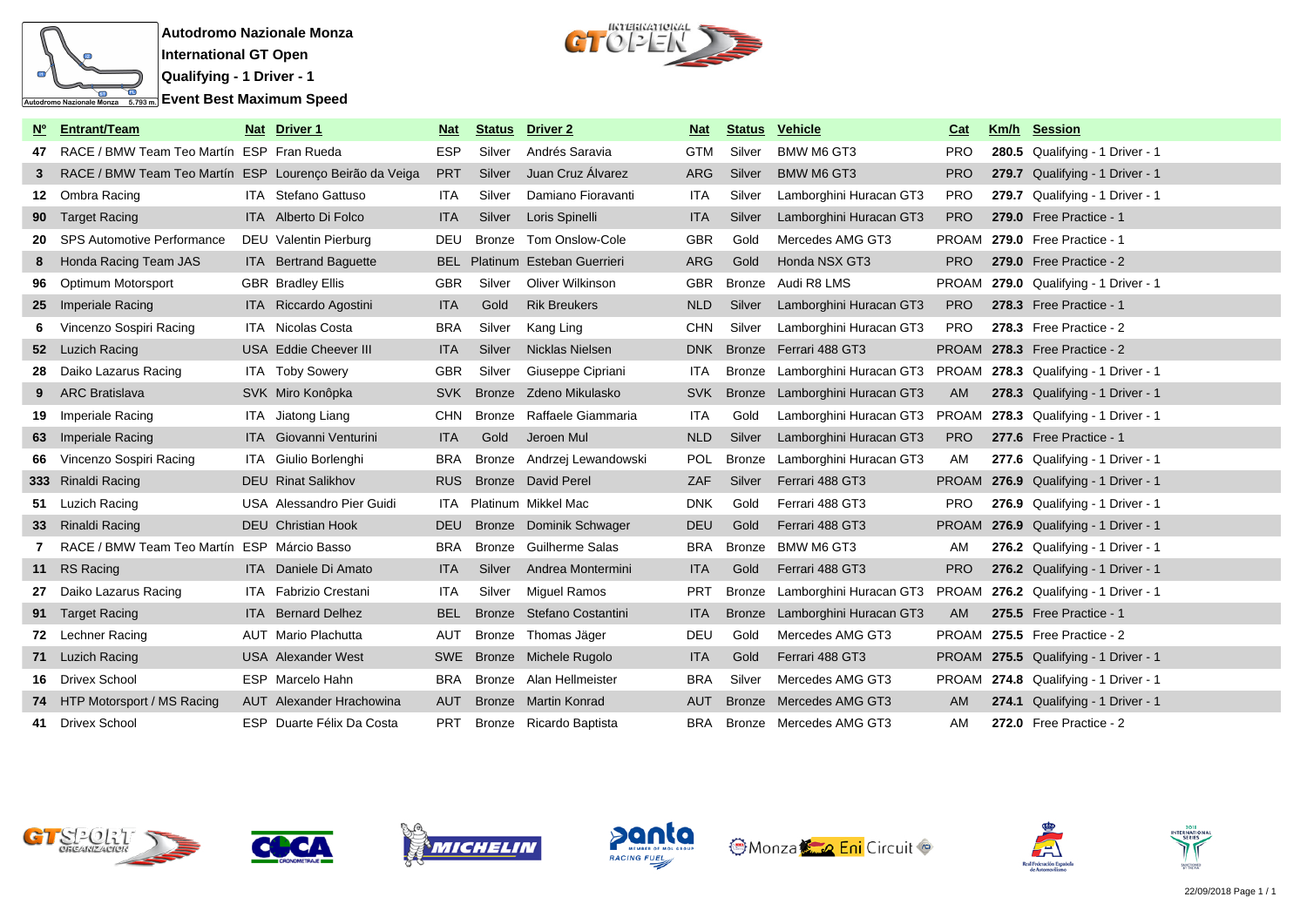## **Autodromo Nazionale Monza International GT Open Qualifying - 1 Driver - 1 Pit Stop Analysis**

Autodromo Nazionale Monza



| 3          |             | Lourenço Beirão da Veiga                 |                                          | <b>PRO</b>    | RACE / BMW Team Teo Martín            |                            |                       | 25          |                   | Rio |
|------------|-------------|------------------------------------------|------------------------------------------|---------------|---------------------------------------|----------------------------|-----------------------|-------------|-------------------|-----|
|            |             | Juan Cruz Álvarez                        |                                          |               | BMW M6 GT3                            |                            |                       | Ril         |                   |     |
| <u>Nr.</u> | In Day Time | In Time                                  | <b>Out Time</b>                          |               | Pit Time T. Pit Time Handicap Penalty |                            |                       | <u>Nr.</u>  | In Day Time       |     |
|            |             | 1 11:14:35.434 11:14:35.434 11:18:08.249 |                                          | 3:32.815      | 3:32.815                              |                            |                       |             | 1 11:14:22.010 11 |     |
|            |             | 2 11:27:37.101 11:27:37.101 11:29:14.118 |                                          | 1:37.017      | 5:09.832                              |                            |                       |             | 2 11:24:09.039 11 |     |
| 6          |             | Nicolas Costa                            |                                          | <b>PRO</b>    |                                       | Vincenzo Sospiri Racing    |                       | 27          |                   | Fa  |
|            |             | Kang Ling                                |                                          |               |                                       | Lamborghini Huracan GT3    |                       |             |                   | Mi  |
| Nr.        | In Day Time | In Time                                  | <b>Out Time</b>                          |               | Pit Time T. Pit Time Handicap Penalty |                            |                       | <u>Nr.</u>  | In Day Time       |     |
|            |             | 1 11:15:05.262 11:15:05.262 11:17:39.483 |                                          | 2:34.221      | 2:34.221                              |                            |                       |             | 1 11:14:02.528 11 |     |
|            |             | 2 11:23:07.455 11:23:07.455 11:31:29.404 |                                          | 8:21.949      | 10:56.170                             |                            |                       |             | 2 11:26:18.288 11 |     |
| 7          |             | Márcio Basso                             |                                          | AM            |                                       | RACE / BMW Team Teo Martín |                       | 28          |                   | To  |
|            |             | Guilherme Salas                          |                                          |               |                                       |                            | BMW M6 GT3            |             |                   | Gi  |
| <u>Nr.</u> | In Day Time | In Time                                  | Out Time                                 |               | Pit Time T. Pit Time Handicap Penalty |                            |                       | Nr.         | In Day Time       |     |
| 1          |             | 11:15:01.027 11:15:01.027 11:18:56.842   |                                          | 3:55.815      |                                       |                            |                       |             | 1 11:15:34.465 11 |     |
|            |             | <b>Bertrand Baquette</b>                 |                                          | <b>PRO</b>    | 3:55.815                              | Honda Racing Team JAS      |                       |             |                   | Сh  |
| 8          |             |                                          |                                          |               |                                       |                            |                       | 33          |                   |     |
|            |             | Esteban Guerrieri                        |                                          |               |                                       |                            | Honda NSX GT3         |             |                   | Dc  |
| <u>Nr.</u> | In Day Time | In Time                                  | <b>Out Time</b>                          |               | Pit Time T. Pit Time Handicap Penalty |                            |                       | Nr.         | In Day Time       |     |
|            |             | 1 11:13:40.294 11:13:40.294 11:18:12.801 |                                          | 4:32.507      | 4:32.507                              |                            |                       |             | 1 11:29:40.484 11 |     |
|            |             | 2 11:23:50.617 11:23:50.617 11:26:52.771 |                                          | 3:02.154      | 7:34.661                              |                            |                       | 41          |                   | Dυ  |
| 9          |             | Miro Konôpka                             |                                          | AM            |                                       |                            | <b>ARC Bratislava</b> |             |                   | Rio |
|            |             | Zdeno Mikulasko                          |                                          |               |                                       | Lamborghini Huracan GT3    |                       | Nr.         | In Day Time       |     |
| Nr.        | In Day Time | In Time                                  | <b>Out Time</b>                          |               | Pit Time T. Pit Time Handicap Penalty |                            |                       |             |                   |     |
|            |             |                                          |                                          |               |                                       |                            |                       |             | 1 11:15:02.233 11 |     |
|            |             |                                          | 1 11:15:13.250 11:15:13.250 11:28:44.482 | 13:31.23<br>2 | 13:31.232                             |                            |                       |             | 2 11:27:28.265 11 | Fra |
| 11         |             | Daniele Di Amato                         |                                          | <b>PRO</b>    |                                       |                            | RS Racing             | 47          |                   |     |
|            |             | Andrea Montermini                        |                                          |               |                                       |                            | Ferrari 488 GT3       |             |                   | An  |
| <u>Nr.</u> | In Day Time | In Time                                  | <b>Out Time</b>                          |               | Pit Time T. Pit Time Handicap Penalty |                            |                       | Nr.         | In Day Time       |     |
|            |             | 1 11:14:04.532 11:14:04.532 11:17:45.999 |                                          | 3:41.467      | 3:41.467                              |                            |                       |             | 1 11:15:42.082 11 |     |
|            |             | 2 11:23:20.571 11:23:20.571 11:29:08.545 |                                          | 5:47.974      | 9:29.441                              |                            |                       |             | 2 11:24:55.188 11 |     |
| 12         |             | Stefano Gattuso                          |                                          | <b>PRO</b>    |                                       |                            | Ombra Racing          | 51          |                   | Ale |
|            |             |                                          |                                          |               |                                       |                            |                       |             |                   | Mi  |
|            |             | Damiano Fioravanti                       |                                          |               |                                       | Lamborghini Huracan GT3    |                       | <u>Nr.</u>  | In Day Time       |     |
| <u>Nr.</u> | In Day Time | In Time                                  | <b>Out Time</b>                          |               | Pit Time T. Pit Time Handicap Penalty |                            |                       |             | 1 11:15:33.253 11 |     |
|            |             | 1 11:15:06.917 11:15:06.917 11:17:22.261 |                                          | 2:15.344      | 2:15.344                              |                            |                       |             |                   |     |
|            |             | 2 11:24:38.412 11:24:38.412 11:28:26.548 |                                          | 3:48.136      | 6:03.480                              |                            |                       | 52          |                   | Ed  |
| 19         |             | Jiatong Liang                            |                                          | <b>PROAM</b>  |                                       |                            | Imperiale Racing      |             |                   | Nio |
|            |             | Raffaele Giammaria                       |                                          |               | Lamborghini Huracan GT3               |                            | Nr.                   | In Day Time |                   |     |
| <u>Nr.</u> | In Day Time | In Time                                  | Out Time                                 |               | Pit Time T. Pit Time Handicap Penalty |                            |                       |             | 1 11:14:20.959 11 |     |
|            |             | 1 11:15:08.630 11:15:08.630 11:18:01.201 |                                          | 2:52.571      | 2:52.571                              |                            |                       |             | 2 11:24:31.228 11 |     |
|            |             | 2 11:23:36.615 11:23:36.615 11:26:55.206 |                                          | 3:18.591      | 6:11.162                              |                            |                       | 63          |                   | Gi  |
| 20         |             | Valentin Pierburg                        |                                          | PROAM         | SPS Automotive Performance            |                            |                       |             |                   |     |
|            |             | Tom Onslow-Cole                          |                                          |               |                                       | Mercedes AMG GT3           |                       | <u>Nr.</u>  | In Day Time       | Je  |
| <u>Nr.</u> | In Day Time | In Time                                  | Out Time                                 |               | Pit Time T. Pit Time Handicap Penalty |                            |                       |             | 1 11:14:23.747 11 |     |
|            |             | 1 11:07:05.921 11:07:05.921 11:08:11.019 |                                          | 1:05.098      | 1:05.098                              |                            |                       |             | 2 11:24:53.319 11 |     |
|            |             | 2 11:13:56.423 11:13:56.423 11:17:41.291 |                                          | 3:44.868      | 4:49.966                              |                            |                       |             |                   | Ale |
|            |             | 3 11:25:05.577 11:25:05.577 11:28:27.672 |                                          | 3:22.095      | 8:12.061                              |                            |                       | 71          |                   |     |
|            |             |                                          |                                          |               |                                       |                            |                       |             |                   | Mi  |

| 25         |             | Riccardo Agostini                                               |                 | Imperiale Racing         |                                       |                            |                      |  |  |
|------------|-------------|-----------------------------------------------------------------|-----------------|--------------------------|---------------------------------------|----------------------------|----------------------|--|--|
|            |             | <b>Rik Breukers</b>                                             |                 |                          |                                       | Lamborghini Huracan GT3    |                      |  |  |
| <u>Nr.</u> | In Day Time | In Time                                                         | <b>Out Time</b> |                          | Pit Time T. Pit Time Handicap Penalty |                            |                      |  |  |
|            |             | 1 11:14:22.010 11:14:22.010 11:18:36.766                        |                 | 4:14.756                 | 4:14.756                              |                            |                      |  |  |
|            |             | 2 11:24:09.039 11:24:09.039 11:28:59.345                        |                 | 4:50.306                 | 9:05.062                              |                            |                      |  |  |
| 27         |             | Fabrizio Crestani                                               |                 | <b>PROAM</b>             |                                       | Daiko Lazarus Racing       |                      |  |  |
|            |             |                                                                 |                 |                          | Lamborghini Huracan GT3               |                            |                      |  |  |
|            |             | Miguel Ramos                                                    |                 |                          |                                       |                            |                      |  |  |
| <u>Nr.</u> | In Day Time | In Time                                                         | <b>Out Time</b> | <b>Pit Time</b>          | T. Pit Time Handicap Penalty          |                            |                      |  |  |
|            |             | 1 11:14:02.528 11:14:02.528 11:17:12.753                        |                 | 3:10.225                 | 3:10.225                              |                            |                      |  |  |
|            |             | 2 11:26:18.288 11:26:18.288 11:31:20.652<br><b>Toby Sowery</b>  |                 | 5:02.364<br><b>PROAM</b> | 8:12.589                              | Daiko Lazarus Racing       |                      |  |  |
| 28         |             |                                                                 |                 |                          |                                       |                            |                      |  |  |
|            |             | Giuseppe Cipriani                                               |                 |                          |                                       | Lamborghini Huracan GT3    |                      |  |  |
| <u>Nr.</u> | In Day Time | In Time                                                         | Out Time        | <b>Pit Time</b>          | T. Pit Time Handicap Penalty          |                            |                      |  |  |
| 1          |             | 11:15:34.465 11:15:34.465 11:22:36.120                          |                 | 7:01.655                 | 7:01.655                              |                            |                      |  |  |
| 33         |             | Christian Hook                                                  |                 | <b>PROAM</b>             |                                       |                            | Rinaldi Racing       |  |  |
|            |             | Dominik Schwager                                                |                 |                          |                                       | Ferrari 488 GT3            |                      |  |  |
| <u>Nr.</u> | In Day Time | In Time                                                         | Out Time        |                          | Pit Time T. Pit Time Handicap Penalty |                            |                      |  |  |
|            |             |                                                                 |                 |                          |                                       |                            |                      |  |  |
| 1          |             | 11:29:40.484 11:29:40.484 11:31:19.426<br>Duarte Félix Da Costa |                 | 1:38.942<br>AM           | 1:38.942                              |                            | <b>Drivex School</b> |  |  |
| 41         |             |                                                                 |                 |                          |                                       |                            |                      |  |  |
|            |             | Ricardo Baptista                                                |                 |                          |                                       | Mercedes AMG GT3           |                      |  |  |
| <u>Nr.</u> | In Day Time | In Time                                                         | Out Time        |                          | Pit Time T. Pit Time Handicap Penalty |                            |                      |  |  |
| 1          |             | 11:15:02.233 11:15:02.233 11:17:58.476                          |                 | 2:56.243                 | 2:56.243                              |                            |                      |  |  |
|            |             | 2 11:27:28.265 11:27:28.265 11:30:56.757                        |                 | 3:28.492                 | 6:24.735                              |                            |                      |  |  |
| 47         |             | Fran Rueda                                                      |                 | <b>PRO</b>               |                                       | RACE / BMW Team Teo Martín |                      |  |  |
|            |             | Andrés Saravia                                                  |                 |                          |                                       |                            | BMW M6 GT3           |  |  |
|            |             |                                                                 |                 |                          |                                       |                            |                      |  |  |
| <u>Nr.</u> | In Day Time | In Time                                                         | Out Time        |                          | Pit Time T. Pit Time Handicap Penalty |                            |                      |  |  |
| 1          |             | 11:15:42.082 11:15:42.082 11:17:30.809                          |                 | 1:48.727                 | 1:48.727                              |                            |                      |  |  |
|            |             | 2 11:24:55.188 11:24:55.188 11:29:31.124                        |                 | 4:35.936                 | 6:24.663                              |                            |                      |  |  |
| 51         |             | Alessandro Pier Guidi                                           |                 | <b>PRO</b>               |                                       |                            | Luzich Racing        |  |  |
|            |             | Mikkel Mac                                                      |                 |                          |                                       |                            | Ferrari 488 GT3      |  |  |
| <u>Nr.</u> | In Day Time | In Time                                                         | <b>Out Time</b> |                          | Pit Time T. Pit Time Handicap Penalty |                            |                      |  |  |
|            |             |                                                                 |                 |                          |                                       |                            |                      |  |  |
|            |             | 1 11:15:33.253 11:15:33.253 11:26:28.535                        |                 | 10:55.28<br>2            | 10:55.282                             |                            |                      |  |  |
| 52         |             | Eddie Cheever III                                               |                 | <b>PROAM</b>             |                                       |                            | Luzich Racing        |  |  |
|            |             | Nicklas Nielsen                                                 |                 |                          |                                       |                            | Ferrari 488 GT3      |  |  |
| <u>Nr.</u> | In Day Time | In Time                                                         | Out Time        | <b>Pit Time</b>          | T. Pit Time Handicap                  |                            | <b>Penalty</b>       |  |  |
| 1          |             | 11:14:20.959 11:14:20.959 11:17:11.979                          |                 | 2:51.020                 | 2:51.020                              |                            |                      |  |  |
| 2          |             | 11:24:31.228 11:24:31.228 11:26:26.955                          |                 | 1:55.727                 | 4:46.747                              |                            |                      |  |  |
|            |             | Giovanni Venturini                                              |                 | <b>PRO</b>               |                                       |                            | Imperiale Racing     |  |  |
| 63         |             |                                                                 |                 |                          |                                       |                            |                      |  |  |
|            |             | Jeroen Mul                                                      |                 |                          |                                       | Lamborghini Huracan GT3    |                      |  |  |
| <u>Nr.</u> | In Day Time | In Time                                                         | <b>Out Time</b> | <b>Pit Time</b>          | T. Pit Time Handicap                  |                            | Penalty              |  |  |
| 1          |             | 11:14:23.747 11:14:23.747 11:17:32.243                          |                 | 3:08.496                 | 3:08.496                              |                            |                      |  |  |
| 2          |             | 11:24:53.319 11:24:53.319 11:28:41.949                          |                 | 3:48.630                 | 6:57.126                              |                            |                      |  |  |
| 71         |             | Alexander West                                                  |                 | <b>PROAM</b>             |                                       |                            | Luzich Racing        |  |  |
|            |             | Michele Rugolo                                                  |                 |                          |                                       |                            | Ferrari 488 GT3      |  |  |
| <u>Nr.</u> | In Day Time | In Time                                                         | <b>Out Time</b> | <b>Pit Time</b>          | <b>T. Pit Time Handicap</b>           |                            | Penalty              |  |  |
| 1          |             | 11:14:32.681  11:14:32.681  11:18:11.339                        |                 | 3:38.658                 | 3:38.658                              |                            |                      |  |  |
|            |             | 2 11:25:36.589 11:25:36.589 11:28:06.001                        |                 | 2:29.412                 | 6:08.070                              |                            |                      |  |  |











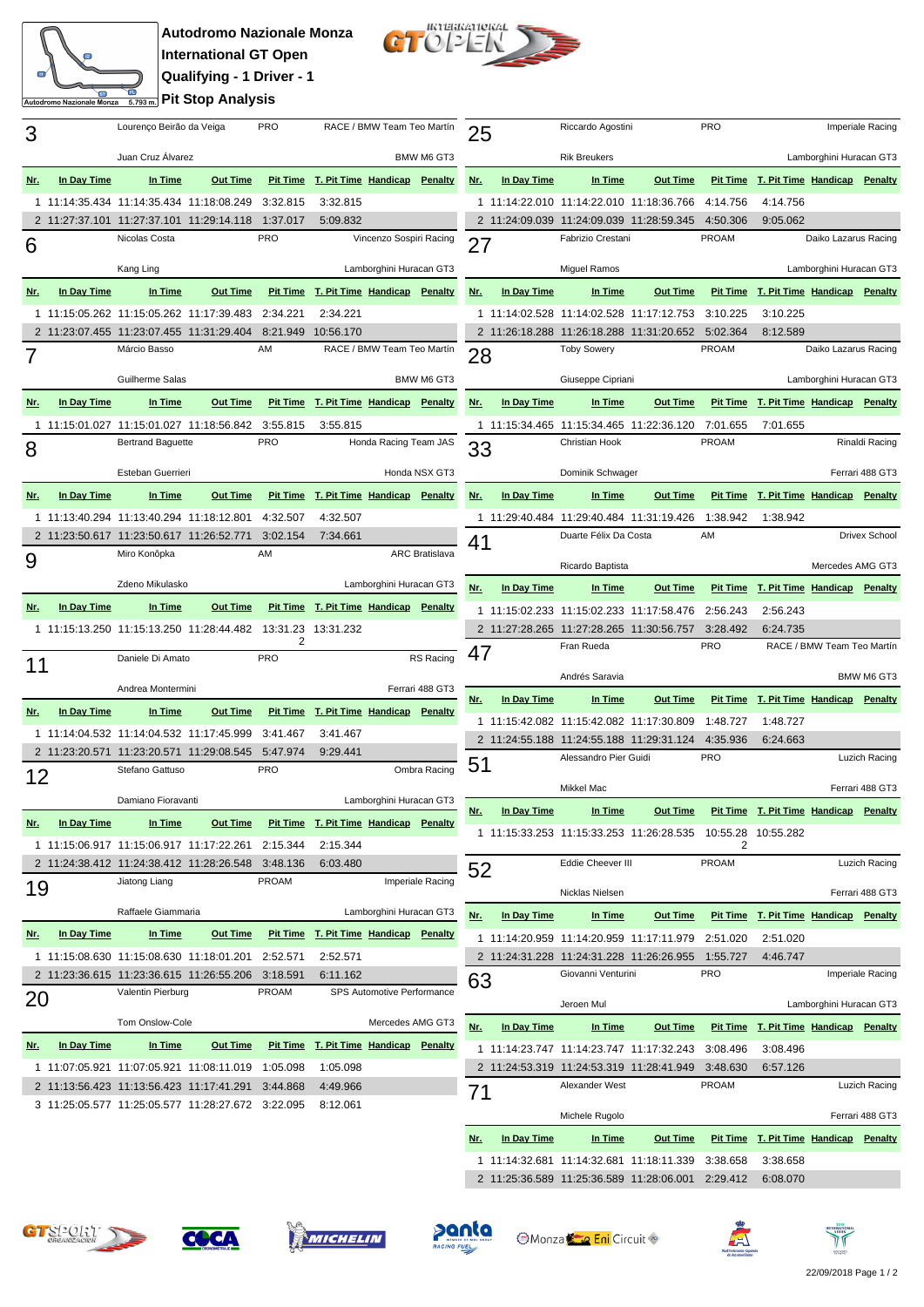## **Autodromo Nazionale Monza International GT Open Qualifying - 1 Driver - 1** Autodromo Nazionale Monza **<u><b>Pit Stop Analysis**</u>

 $\mathbb{R}^2$ 



|              |              | Mario Plachutta                          |                 | <b>PROAM</b>    |                                              | Lechner Racing             |                      |  |  |
|--------------|--------------|------------------------------------------|-----------------|-----------------|----------------------------------------------|----------------------------|----------------------|--|--|
| 72           |              |                                          |                 |                 |                                              |                            |                      |  |  |
|              |              | Thomas Jäger                             |                 |                 |                                              |                            | Mercedes AMG GT3     |  |  |
| Nr.          | In Day Time  | In Time                                  | <b>Out Time</b> |                 | <b>Pit Time T. Pit Time Handicap Penalty</b> |                            |                      |  |  |
| 1            |              | 11:15:30.364 11:15:30.364 11:18:31.877   |                 | 3:01.513        | 3:01.513                                     |                            |                      |  |  |
|              |              | 2 11:27:54.934 11:27:54.934 11:30:48.384 |                 | 2:53.450        | 5:54.963                                     |                            |                      |  |  |
| 74           |              | Alexander Hrachowina                     |                 | AM              |                                              | HTP Motorsport / MS Racing |                      |  |  |
|              |              | Martin Konrad                            |                 |                 |                                              | Mercedes AMG GT3           |                      |  |  |
|              |              |                                          |                 |                 |                                              |                            |                      |  |  |
| Nr.          | In Day Time  | In Time                                  | <b>Out Time</b> | <b>Pit Time</b> | T. Pit Time Handicap Penalty                 |                            |                      |  |  |
| $\mathbf{1}$ |              | 11:13:51.988 11:13:51.988 11:25:09.551   |                 | 11:17.56<br>3   | 11:17.563                                    |                            |                      |  |  |
| 90           |              | Alberto Di Folco                         |                 | PRO             |                                              |                            | <b>Target Racing</b> |  |  |
|              |              | Loris Spinelli                           |                 |                 | Lamborghini Huracan GT3                      |                            |                      |  |  |
| <u>Nr.</u>   | In Day Time  | In Time                                  | <b>Out Time</b> | <b>Pit Time</b> | T. Pit Time Handicap Penalty                 |                            |                      |  |  |
| 1            |              | 11:15:49.234 11:15:49.234 11:18:03.604   |                 | 2:14.370        | 2:14.370                                     |                            |                      |  |  |
|              |              | 2 11:23:37.308 11:23:37.308 11:26:41.815 |                 | 3:04.507        | 5:18.877                                     |                            |                      |  |  |
| 91           |              | AM<br><b>Bernard Delhez</b>              |                 |                 | <b>Target Racing</b>                         |                            |                      |  |  |
|              |              | Stefano Costantini                       |                 |                 |                                              | Lamborghini Huracan GT3    |                      |  |  |
|              |              |                                          |                 |                 |                                              |                            |                      |  |  |
| Nr.          | In Day Time  | In Time                                  | <b>Out Time</b> | <b>Pit Time</b> | T. Pit Time Handicap Penalty                 |                            |                      |  |  |
| 1            |              | 11:14:46.050 11:14:46.050 11:18:06.126   |                 | 3:20.076        | 3:20.076                                     |                            |                      |  |  |
|              |              | 2 11:23:47.199 11:23:47.199 11:26:44.910 |                 | 2:57.711        | 6:17.787                                     |                            |                      |  |  |
| 96           |              | <b>Bradley Ellis</b>                     |                 | <b>PROAM</b>    |                                              | Optimum Motorsport         |                      |  |  |
|              |              | Oliver Wilkinson                         |                 |                 |                                              |                            | Audi R8 LMS          |  |  |
| Nr.          | In Day Time  | In Time                                  | <b>Out Time</b> | <b>Pit Time</b> | T. Pit Time Handicap                         |                            | Penalty              |  |  |
| 1            | 11:14:25.679 | 11:14:25.679 11:22:34.458                |                 | 8:08.779        | 8:08.779                                     |                            |                      |  |  |
|              |              |                                          |                 | <b>PROAM</b>    |                                              |                            | Rinaldi Racing       |  |  |
| 333          |              |                                          |                 |                 |                                              |                            |                      |  |  |
|              |              | <b>Rinat Salikhov</b>                    |                 |                 |                                              |                            |                      |  |  |
|              |              | David Perel                              |                 |                 |                                              |                            | Ferrari 488 GT3      |  |  |
| Nr.          | In Day Time  | In Time                                  | <b>Out Time</b> | <b>Pit Time</b> | T. Pit Time Handicap                         |                            | Penalty              |  |  |
| 1            |              | 11:10:59.746 11:10:59.746 11:18:47.089   |                 | 7:47.343        | 7:47.343                                     |                            |                      |  |  |